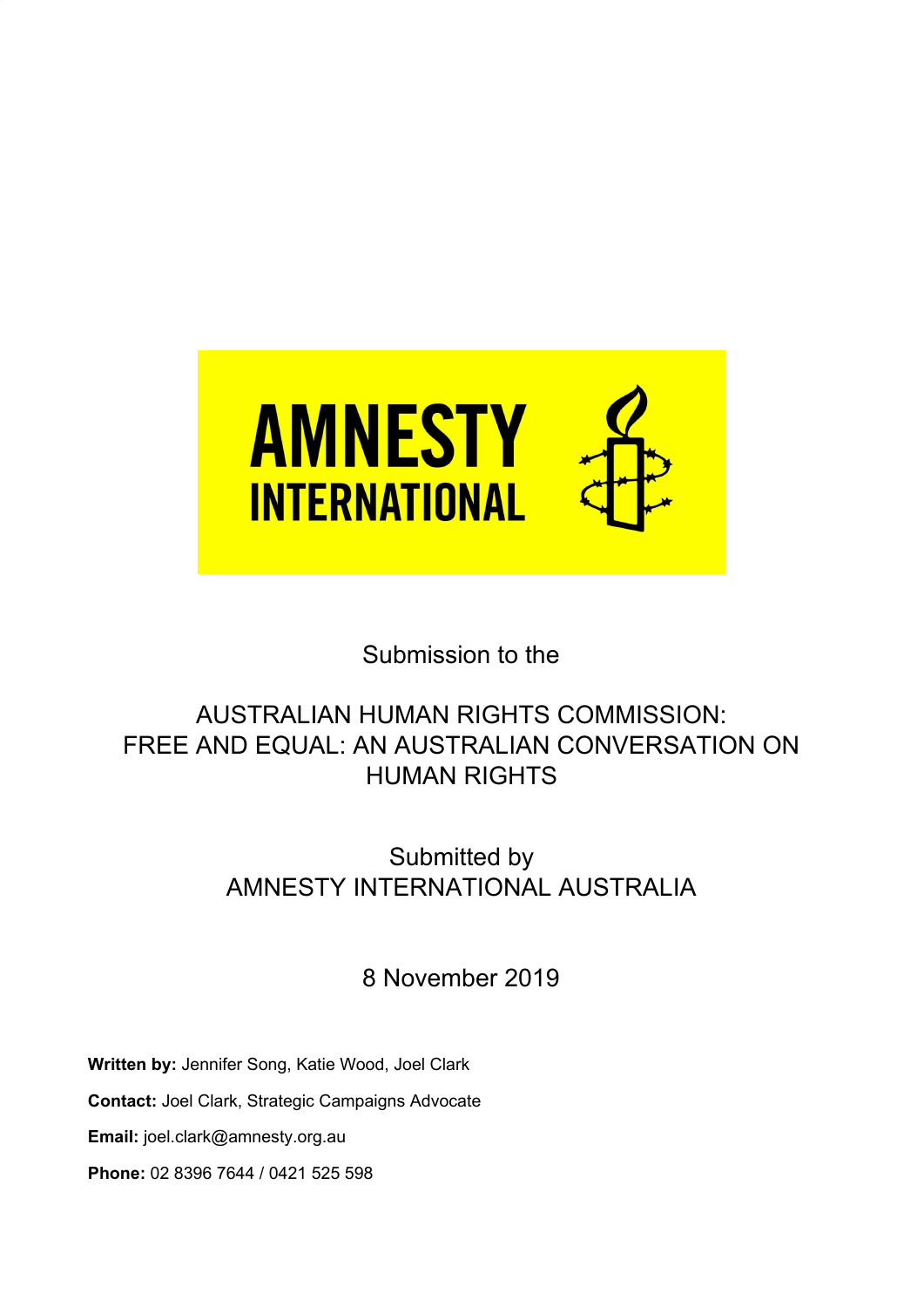# **About Amnesty International**

Amnesty International is the world's largest independent human rights organisation, comprising more than seven million supporters in more than 160 countries.

Amnesty International is a worldwide movement to promote and defend all human rights enshrined in the Universal Declaration of Human Rights (UDHR) and other international human rights instruments. Amnesty International undertakes research focused on preventing and ending abuses of these rights.

Amnesty International is impartial and independent of any government, political persuasion or religious belief. Amnesty International Australia does not receive funding from governments or political parties.

## **About this Submission**

This submission sets out a series of areas which highlight the need for overarching human rights protection, rather than covering every gap in human rights protection in Australia.

The reference to a Human Rights Act can mean a Charter as well, with the key point being that it is a federal legislative act which protects human rights, however named.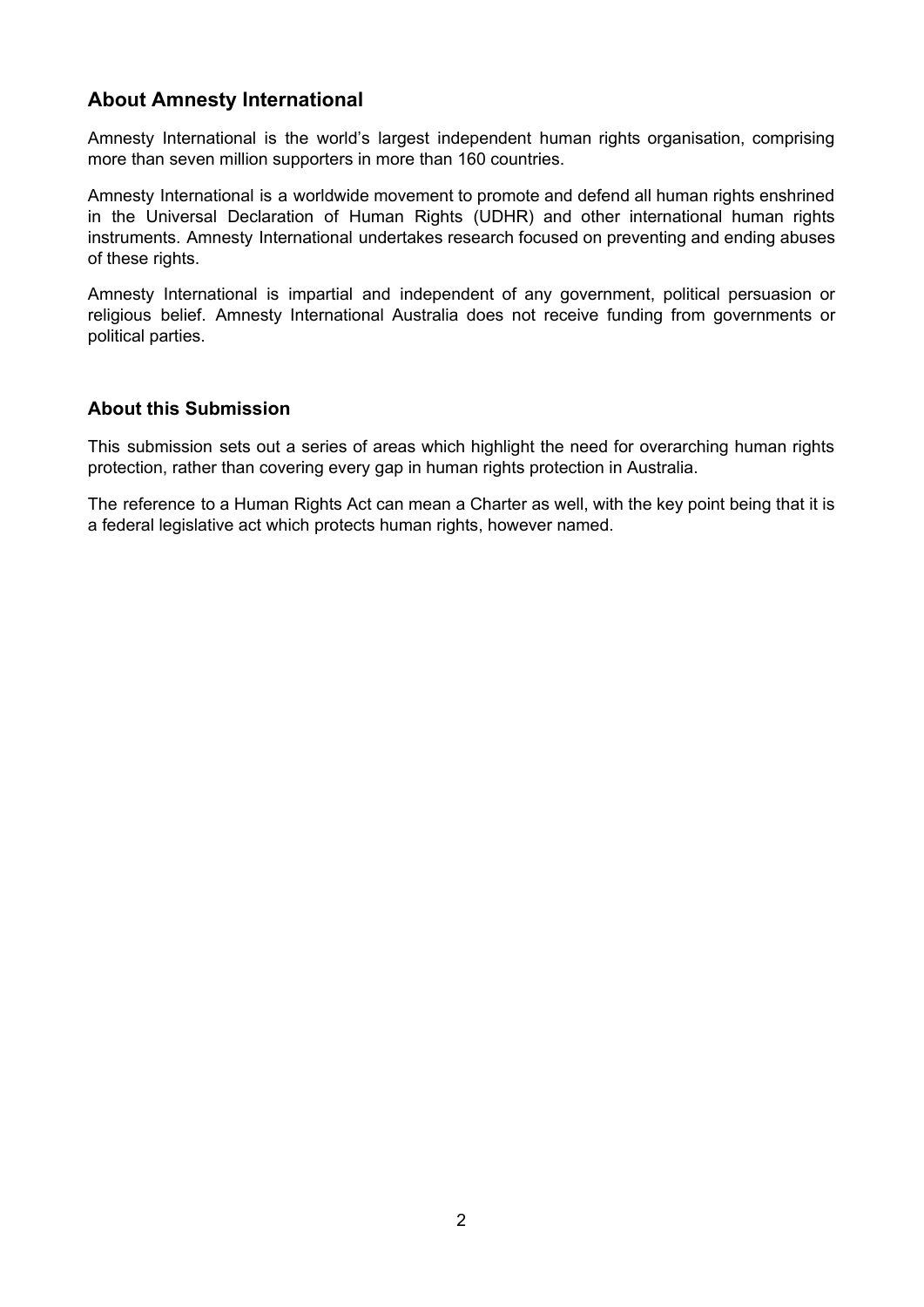## **1. Summary**

- 1.1 Amnesty International welcomes the opportunity to provide this submission to the Australian Human Rights Commission's project on 'Free and Equal: an Australian conversation on human rights' on 8 November 2019
- 1.2 Amnesty International believes that overarching human rights protection such as a human rights act or charter - is the best way to protect, promote and defend the human rights of all in Australia.
- 1.3 To date, rights protections are found in individual pieces of Commonwealth, State and Territory legislation (aside from protections introduced in Queensland, Victoria and the ACT). As a result, jurisprudence to inform how best to balance human rights when they are in competition is equally piecemeal or underdeveloped.
- 1.4 The certainty and level of clarity provided by one overarching document and the jurisprudence that would flow in its interpretation - would greatly assist individuals, entities, governments and their agencies to best respect every person's human rights.

## **Recommendations**

Amnesty International recommends that:

#### **A Human Rights Act**

(1) The Federal Government legislate a Human Rights Act for Australia, to ensure the rights to freedom of religion and other fundamental rights are protected and appropriately balanced. The objectives of a human rights act should contain as a minimum: right to recognition and equality, right to life, right to freedom of movement, right to privacy and reputation, right to religion and belief, right to peaceful assembly and freedom of association, cultural rights (right to enjoy culture, declare and practise religion and use their language), rights to education and the rights of children in the criminal process, and their access to health care.

#### **Parliamentary Scrutiny of Human Rights**

- (2) The Federal Government amend the *Human Rights (Parliamentary Scrutiny) Act 2011* to stipulate what must be included in statements of compatibility, including a detailed and evidence-based assessment of proposed provisions that interfere with rights.
- (3) The Federal Government reconsiders Part 3 of the *Human Rights (Parliamentary Scrutiny) Act 2011* in respect to who, or what agency, has responsibility for drafting statements of compatibility, with the purpose of improving the quality of the statements.
- (4) The Federal Government consider amending parliamentary procedures to allow for more time for scrutiny of legislation, including by legislating that outside of a 'clearly defined emergency', a bill should not be passed unless the Committee has considered the bill, the relevant Minister has responded to questions raised, and the parliament has had the opportunity to read and debate the recommendations made in any relevant report.
- (5) The Federal Government amend the Standing Orders of the House of Representatives and the Senate to require all bills that receive feedback from the Human Rights Committee that the bill interferes with human rights, be referred for review by a legislation or general purpose committee.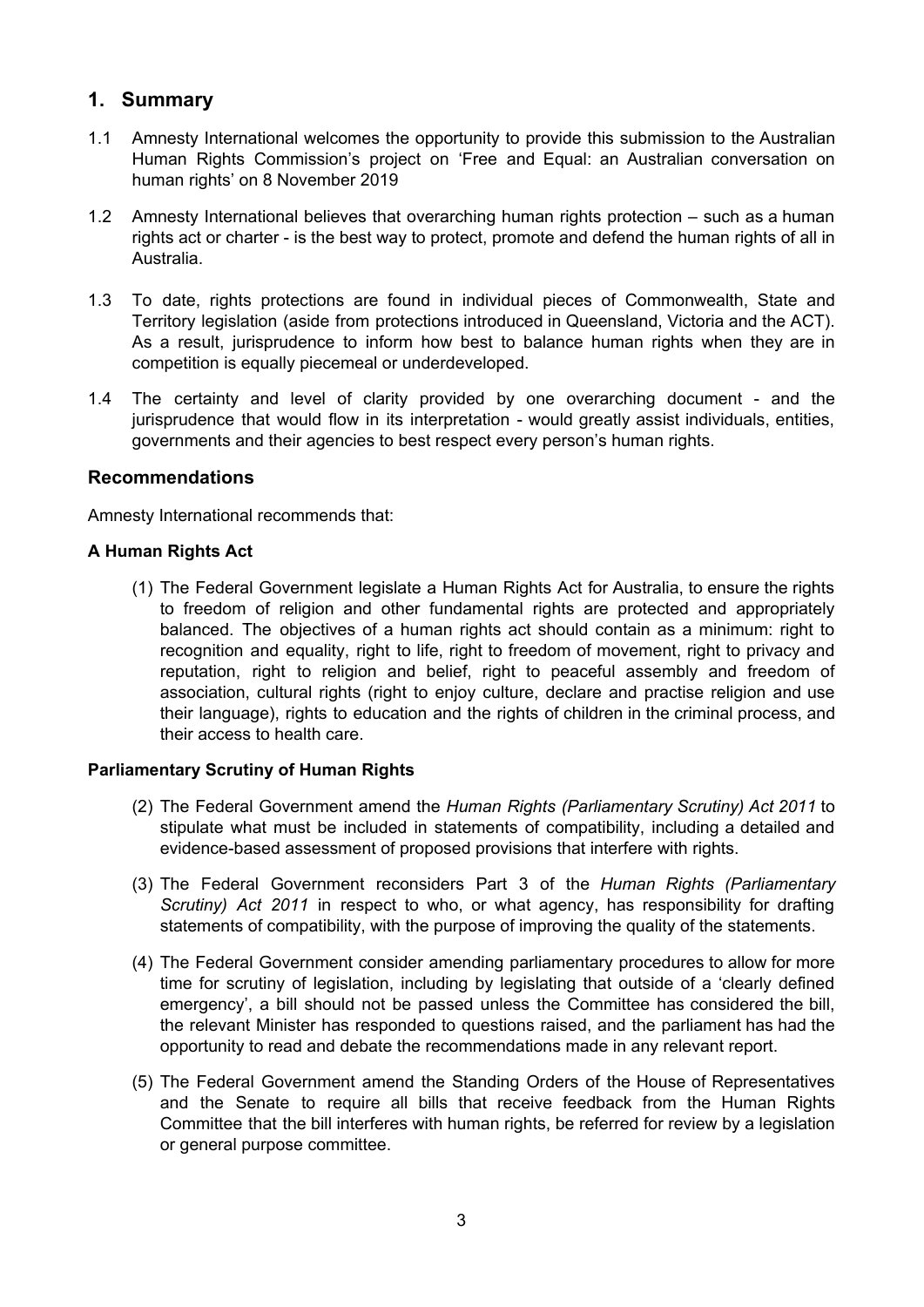(6) The New South Wales, Tasmanian, South Australian, Western Australian, Northern Territory and Queensland Governments begin a process to legislate, in their respective jurisdictions, the creation of parliamentary committees that scrutinise all bills and legislative instruments for compatibility with human rights.

#### **Indigenous Rights**

- (7) The Federal Government develop, in consultation with Aboriginal and Torres Strait Islander peak organisations, a national action plan to implement the Declaration on the Rights of Indigenous Peoples.
- (8) The Federal Government: table the report of the Special Rapporteur on the Rights of Indigenous Peoples on the situation of Australia in Federal Parliament; provide an official response to the report of the Special Rapporteur on the Rights of Indigenous Peoples; and refer the report of the Special Rapporteur on the Rights of Indigenous Peoples to the Parliamentary Joint Committee on Human Rights for further investigation.

## **2. International Legal Framework**

- 2.1 The entitlement of all people to be free and equal in dignity and rights is enshrined in Article 1 of the Universal Declaration of Human Rights (UDHR).
- 2.2 A number of key rights and freedoms have been subject to debate in Australia recently including religious freedom, freedom of the press, freedom from discrimination rights of asylum seekers, the rights of children and Indigenous people.
- 2.3 Australia is a party to those international treaties that protect these rights and freedoms however our domestic laws do not adequately implement these protections in Australia.
- 2.4 This section outlines Australia's obligations under the relevant international treaties.

#### **Non-discrimination**

- 2.5 Article 7 of the UDHR and Articles 2.1 and 26 of the International Covenant on Civil and Political Rights (ICCPR) and other related human rights treaties recognise the right to equality and non-discrimination.
- 2.6 Article 26 of the ICCPR provides that all people 'are equal before the law and are entitled without any discrimination to the equal protection of the law'. It requires State Parties to prohibit and guarantee protection against discrimination on the basis of 'race, colour, sex, language, religion, political or other opinion, national or social origin, property, birth or other status'. 2
- 2.7 It is now well established that the phrase 'other status' has been interpreted by human rights treaty bodies to include attributes such as age, disability, and sexual orientation, gender identity or intersex status. $3$

<sup>1</sup> *Universal Declaration of Human Rights*, GA Res 217A (III), UN GAOR, UN Doc A/810 (10 December 1948), art 1.

<sup>2</sup> *International Covenant on Civil and Political Rights*, opened for signature 16 December 1966, 999 UNTS 171, entered into force 23 March 1976, art 26.

<sup>3</sup> Australian Government Attorney-General's Department, *Rights of equality and non-discrimination*, available at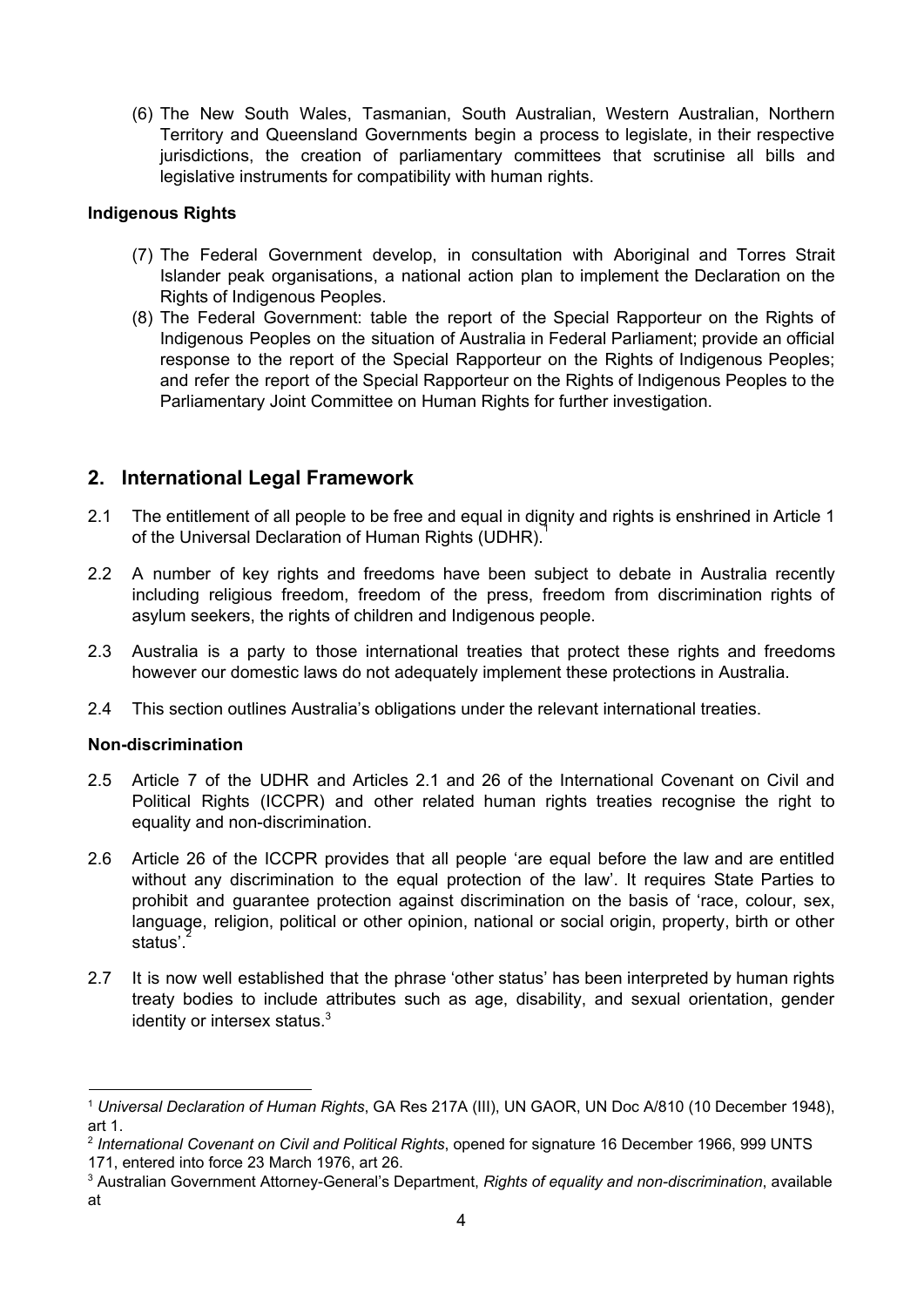2.8 Constitutional amendments must also be consistent with Australia's obligations to eliminate racial discrimination, as enshrined in the International Convention on the Elimination of All Forms of Racial Discrimination (ICERD), which states:

*"States Parties undertake to prohibit and to eliminate racial discrimination in all its forms and to guarantee the right of everyone, without distinction as to race, colour, or national or ethnic origin, to equality before the law". 4*

#### **State obligation to protect religious freedom and prohibit racial vilification**

- 2.9 Article 27 of the ICCPR provides particular protection for ethnic, religious, or linguistic minorities to 'enjoy their own culture, to profess and practise their own religion or to use their own language'.<sup>5</sup>
- 2.10 The United Nations Declaration on the Elimination of All Forms of Intolerance and of Discrimination Based on Religion or Belief further provides that States shall take 'effective measures to prevent and eliminate discrimination on the grounds of religion or belief,' including the enactment or repeal of legislation. Under the Declaration, States shall also take 'all appropriate measures' to prevent intolerance on the basis of religion or belief. $6$
- 2.11 Article 18 of the ICCPR provides "[e]veryone shall have the right to freedom of thought, conscience and religion. This right shall include freedom to have or to adopt a religion or belief of his choice, and freedom, either individually or in community with others and in public or private, to manifest his religion or belief in worship, observance, practice and teaching."

#### **Freedom of Expression**

2.12 Australia became a State Party to the ICCPR in 1980. Under the ICCPR Australia is obliged to protect the rights to freedom of opinion and expression. Article 19(2) states that:

*"Everyone shall have the right to freedom of expression; this right shall include freedom to seek, receive and impart information and ideas of all kinds, regardless of frontiers, either orally, in writing or in print, in the form of art, or through any other media of his choice." 8*

2.13 Article 19(3) states:

*"The exercise of the right [to freedom of expression] carries with it special duties and responsibilities. It may therefore be subject to certain restrictions, but these shall only be such as are provided by law and are necessary:*

- *(a) For respect of the rights or reputations of others;*
- *(b) For the protection of national security or of public order, or of public health or morals." 9*

https://www.ag.gov.au/RightsAndProtections/HumanRights/Human-rights-scrutiny/PublicSectorGuidanceShe ets/Pages/Rightsofequalityandnondiscrimination.aspx.

<sup>4</sup> *International Convention on the Elimination of All Forms of Racial Discrimination*, opened for signature 21 December 1965, 660 UNTS 195, entered into force 4 January 1969, art 5(3).

<sup>5</sup> *ICCPR* art 27.

<sup>&</sup>lt;sup>6</sup> Declaration on the Elimination of All Forms of Intolerance and of Discrimination Based on Religion or Belief, GA Res 36/55 (25 November 1981), art 4.

<sup>7</sup> *ICCPR* art 18.

 $8$  lbid art 19 $(2)$ .

 $9$  lbid art 19(3).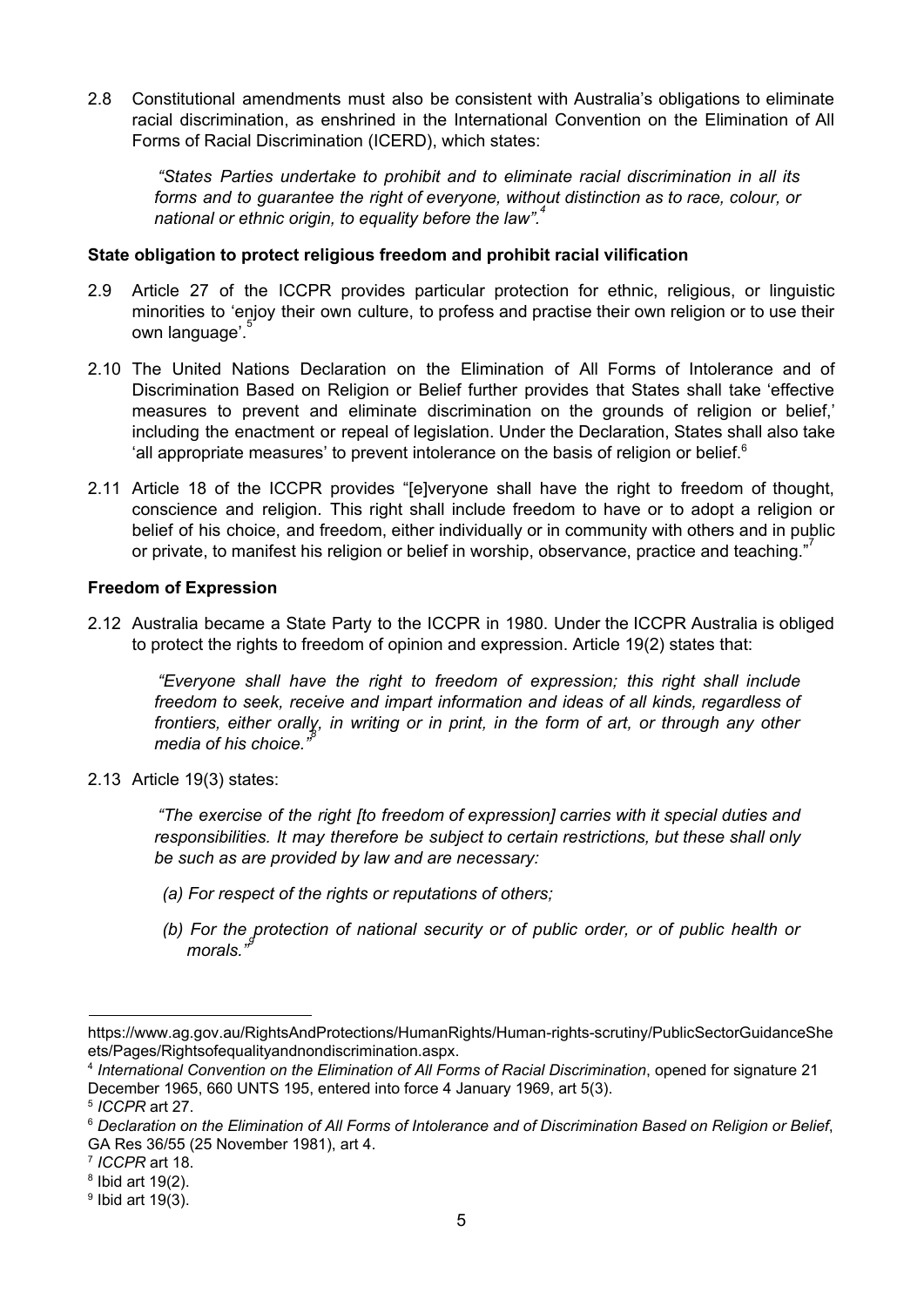- 2.14 Any such limitations on freedom of expression must remain an exception. Such restrictions "may not put in jeopardy the right itself" and "must be applied only for those purposes for which they were prescribed and must be directly related to the specific need on which they are predicated." 10
- 2.15 While article 19(3) describes the general test for permissible limitations to freedom of expression, there are a small number of 'very specific limitations' that are required by international law in order to avoid 'serious injury to the human rights of others'.<sup>11</sup> The two most relevant requirements for the purposes of this submission are found in:

Article 20(2) ICCPR: which establishes that '*any advocacy of national, racial or religious hatred that constitutes incitement to discrimination, hostility or violence shall be prohibited by law*'; and

Article 4(a) ICERD: which establishes the requirement to '*declare an offence punishable by law all dissemination of ideas based on racial superiority or hatred, incitement to racial discrimination, as well as all acts of violence or incitement to such acts against any race or group of persons of another colour or ethnic origin ...*'.

#### **Freedom from Arbitrary Detention and Right to Seek Asylum**

- 2.16 As a party to the Refugee Convention, Australia has agreed to ensure that people who meet the United Nations definition of refugee are not sent back to a country where their life or freedom would be threatened.
- 2.17 Australia also has obligations not to return people who face a real risk of violation of certain human rights under the ICCPR, the Convention Against Torture (CAT) and Convention on the Rights of the Child (CROC), known as 'non-refoulement' obligations.<sup>12</sup> It is also prohibited to send people to third countries where they would face a real risk of violation of their human rights under these instruments.<sup>13</sup>

### **Rights of Children**

2.18 A fundamental principle in Australian law is that all decisions with regards to children, should be made in the child's best interest. Article 3 of CROC states:

*"In all actions concerning children, whether undertaken by public or private social welfare institutions, courts of law, administrative authorities or legislative bodies, the best interests of the child shall be a primary consideration" 14*

<sup>10</sup> UNHRC, General Comment No. 34.

<sup>11</sup> Frank La Rue, *2010 Annual Report of the Special Rapporteur on the promotion and protection of the right to freedom of expression and opinion*, UN Doc A/HRC/14/23, 20 April 2010, para 79(h). At http://www.un.org/en/ga/search/view\_doc.asp?symbol=A/HRC/14/23.

<sup>12</sup> *International Covenant on Civil and Political Rights*, opened for signature 16 December 1966, 999 UNTS 171, entered into force 23 March 1976, art 6; *Convention Against Torture and Other Cruel, Inhuman or Degrading Treatment or Punishment*, opened for signature 10 December 1984, 1465 UNTS 85, entered into force 26 June 1987, art 3; *Convention on the Rights of the Child*, opened for signature 20 November 1989, 1577 UNTS 3, entered into force 2 September 1990, art 11.

<sup>13</sup> United Nations High Commissioner for Refugees *Advisory Opinion on the Extraterritorial Application of Non-Refoulement Obligations under the 1951 Convention relating to the Status of Refugees and its 1967 Protocol*, 26 January 2007. At http://www.refworld.org/docid/45f17a1a4.html.

<sup>14</sup> *Convention on the Rights of the Child*, opened for signature 20 November 1989, 1577 UNTS 3, entered into force 2 September 1990, art 3.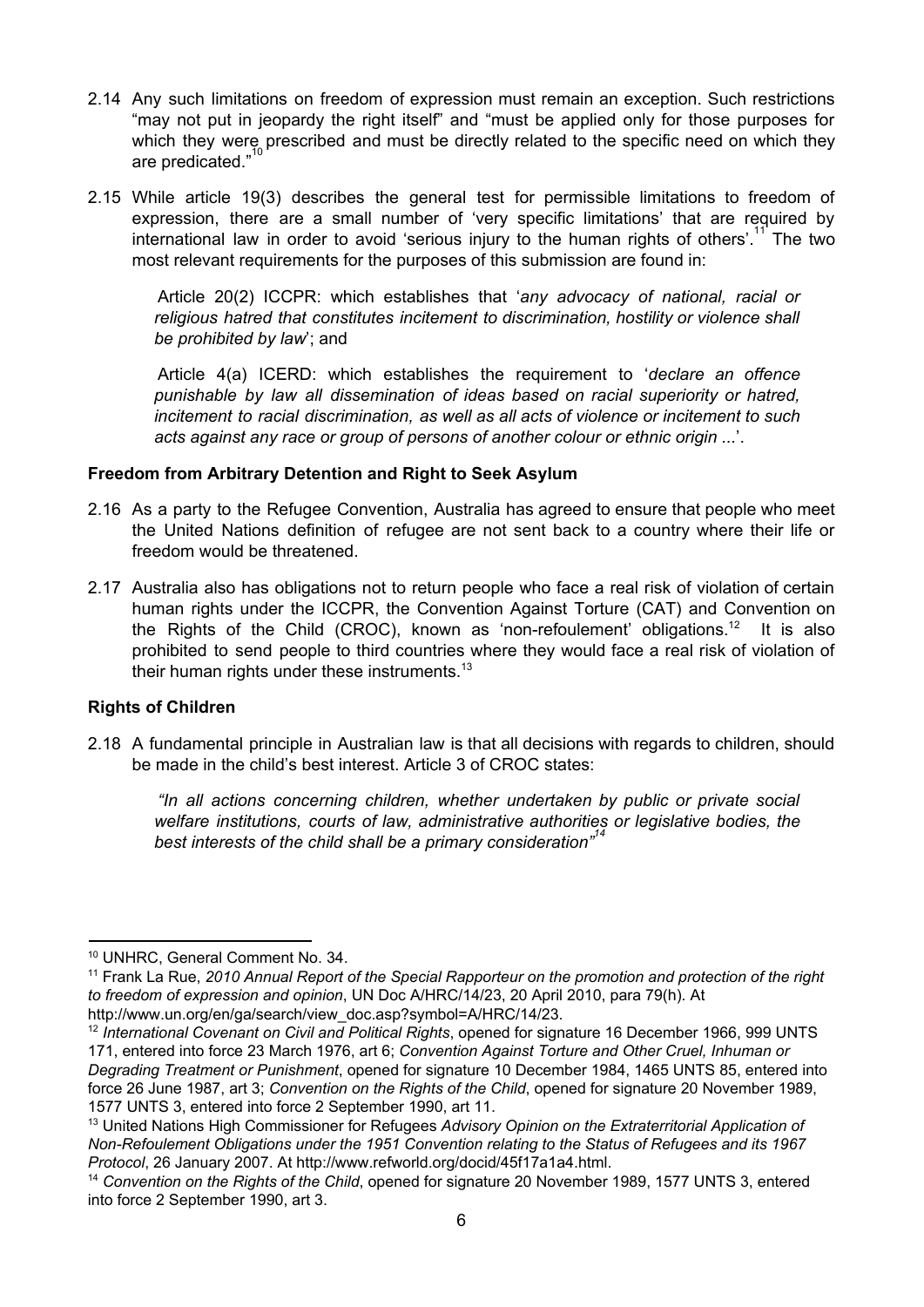2.19 Australia has an obligation under CROC to take legislative, administrative and other necessary measures to protect the rights of the child and ensure they are not subject to discrimination on any basis. Article 2 states:

*"State Parties shall respect and ensure and the rights…to each child…without discrimination of any kind, irrespective of the child's or his/her parent's or legal guardian's race, colour, sex, language, religion, political or other opinion, national, ethnic or social origin, property, disability, birth or other status." 15*

#### **Freedom of Association**

2.20 The right to freedom of assembly and association is contained in the ICCPR:

Article 21: states that "*The right of peaceful assembly shall be recognized. No restrictions may be placed on the exercise of this right other than those imposed in conformity with the law and which are necessary in a democratic society in the interests of national security or public safety, public order, the protection of public health or morals or the protection of the rights and freedoms of others.*" 16

Article 22: states that *"everyone shall have the right to freedom of association with others, including the right to form and join trade unions" and "no restrictions may be placed on the exercise of this right other than those which are prescribed by law and which are necessary in a democratic society in the interests of national security or public safety, public order, the protection of public health or morals or the protection of the rights and freedoms of others". 17*

2.21 Article 22 of the ICCPR overlaps with Article 8 of the ICESCR which makes clearer, in relation to trade unions, that the freedom of association includes the right to participate in lawful activities of the association.<sup>18</sup>

 $15$  Ibid art 10.

<sup>16</sup> *International Covenant on Civil and Political Rights*, opened for signature 16 December 1966, 999 UNTS 171, entered into force 23 March 1976, art 21.

<sup>17</sup> *International Covenant on Civil and Political Rights*, opened for signature 16 December 1966, 999 UNTS 171, entered into force 23 March 1976, art 22.

<sup>18</sup> *International Covenant on Economic, Social and Cultural Rights*, opened for signature 16 December 1966, 993 UNTS 3, entered into force 3 January 1976, art 8.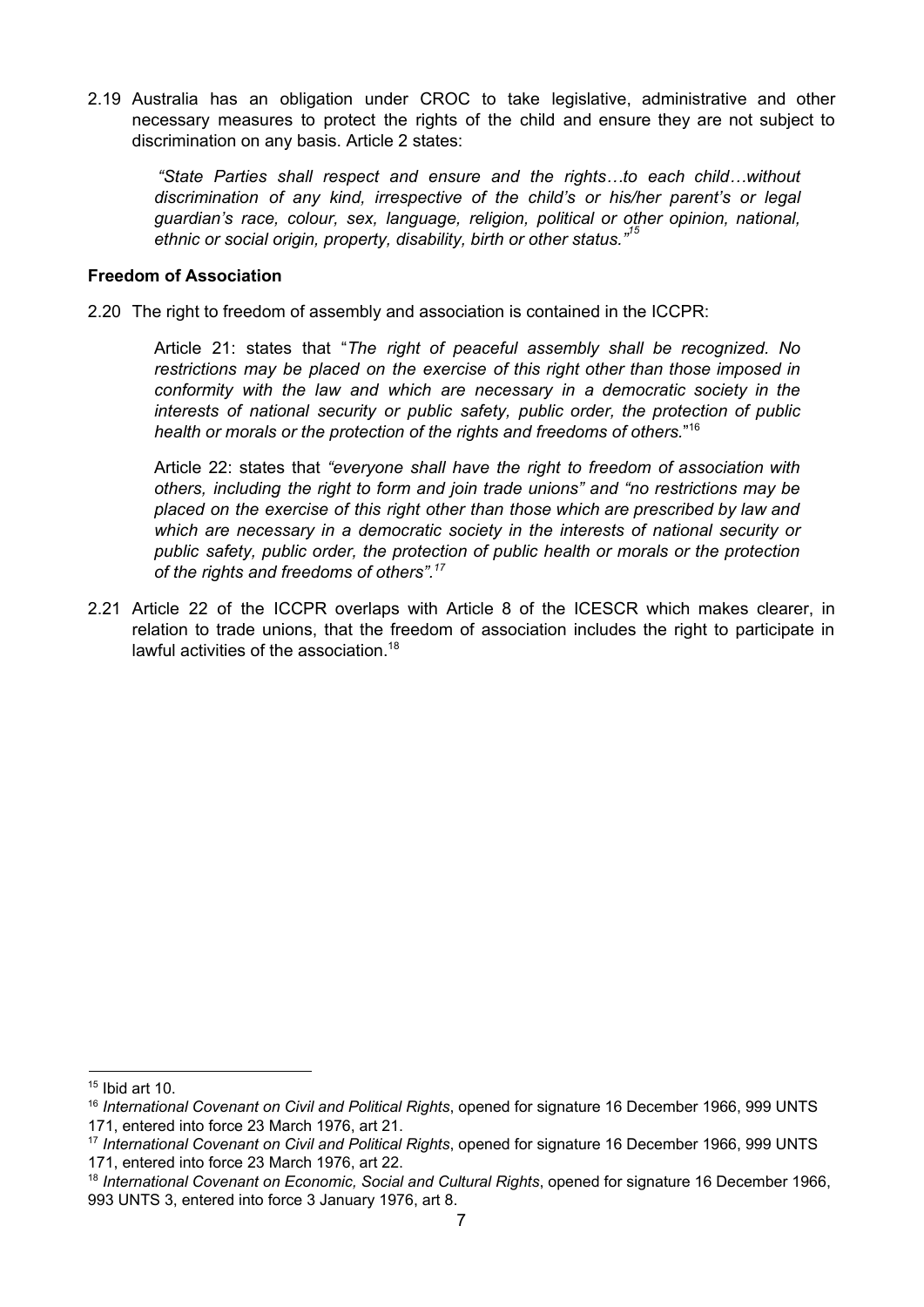# **3. Protection of religious freedom in Australia**

- 3.1 The right to freedom of religion or belief is enshrined in ICCPR Article 18 and Article 19. As noted by the Special Rapporteur on freedom of religion or belief, this right has both a positive and negative component: "The first component of freedom of religion or belief is freedom to positively express and manifest one's own religion or belief, while its (negative) flip side is freedom not to be exposed to any pressure, especially from the state or in state institutions, to perform religious or belief activities against one's own will."<sup>19</sup>
- 3.2 Freedom of religion in Australia is recognised in the Australian Constitution. Section 116 states that:

*"The Commonwealth shall not make any law for (1) establishing any religion, or for (2) imposing any religious observance, or (3) prohibiting the free exercise of any religion, and (4) no religious test shall be required as a qualification for any office or public trust under the Commonwealth." 20*

- 3.3 However, it has been recognised that protection of individuals under this Constitutional provision is limited as the first three prohibitions are expressed to apply only to laws made by the Commonwealth and not the States.<sup>21</sup> Consequently, the Australian Constitution offers no direct protection in respect of religion or belief at the State level. The drafters' primary purpose in Section 116 was not to protect religious freedom, but "to preserve the States exclusive powers to regulate religious practices and local affairs".<sup>22</sup>
- 3.4 The states and territories have different legislative frameworks for racial and religious vilification. Western Australia protects discrimination on the ground of religious or political conviction. Queensland, Victoria, Tasmania and the Australian Capital Territory prohibit both racial and religious vilification - Queensland, Victoria and the ACT under the criminal law, and Tasmania under the civil law. However legislation in New South Wales and South Australia which prohibits racial vilification do not extend to religious vilification. The Northern Territory also has no laws against inciting racial or religious hatred.<sup>23</sup> There are clearly inconsistencies in how religious freedom is protected across Australian jurisdictions.

## **Balancing Freedom of Religion and Other Rights**

3.5 Unlike other countries with comparable legal systems, Australia does not have overarching human rights legislation to balance the freedom of religion with other fundamental human rights, such as the right to freedom of expression and the right to non-discrimination.<sup>24</sup> While these rights may run alongside each other in harmony, they are in competition with one another from time to time leading to these rights becoming, to an extent, mutually exclusive.<sup>25</sup>

<sup>24</sup> For example, New Zealand, Canada and United Kingdom

<sup>19</sup> Heiner Bielefeldt, *Report of the Special Rapporteur on freedom of religion or belief*, 17 th sess, Agenda item 3, A/HRC/16/53 (15 December 2010) para.39.

<sup>20</sup> *Commonwealth of Australia Constitution Act* 1900.

<sup>21</sup> Joint Standing Committee on Foreign Affairs Defence and Trade, Parliament of Australia, *Inquiry into the Status of the Human Right to Freedom of Religion or Belief* (Interim Report November 2017) paragraph 4.4 citing Professor George Williams, Submission 71, p.2.

 $22$  Ibid.

<sup>23</sup> Legislative Council Standing Committee on Law and Justice, Parliament of Australia, *Racial vilification law in New South Wales* (Report 50, December 2013); Anthony Klann, 'NSW government to overhaul race hate laws after Parramatta shooting', *The Australian,* 19 October 2015, available at

<sup>&</sup>lt;http://www.theaustralian.com.au/national-affairs/state-politics/nsw-government-to-overhaul-race-hate-lawsafter-parramatta-shooting/news-story/10d8d7d3dee7b1d4be235c8621846d4b; see>.

<sup>25</sup> Joint Standing Committee on Foreign Affairs, Defence and Trade, Parliament of Australia, *Inquiry into the status of the Human Right to freedom of religion or belief*, (Interim Report, November 2017) para.7.2.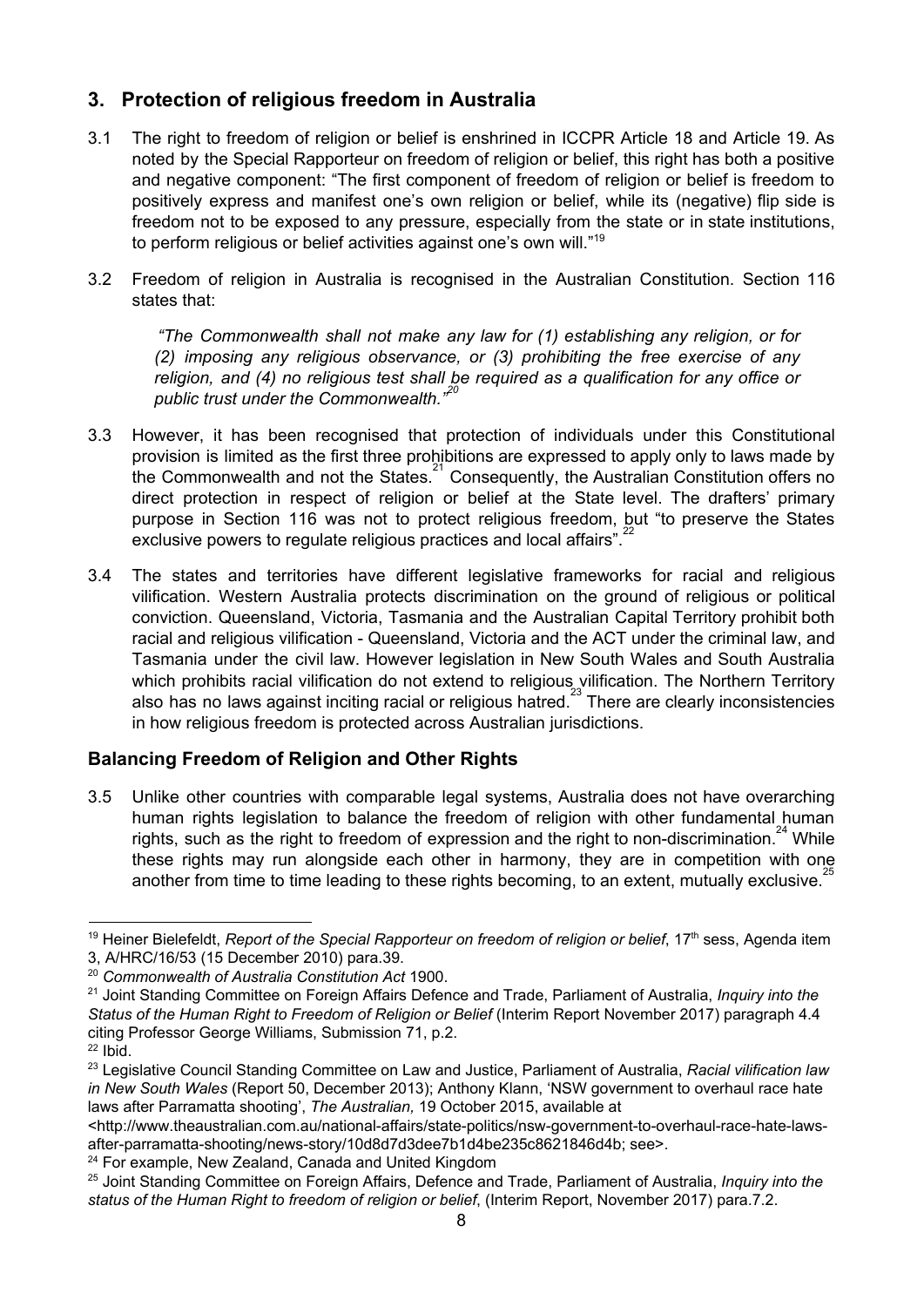- 3.6 Commonwealth anti-discrimination laws make it unlawful to discriminate against a person on the basis of their personal attributes, such as sex or sexual orientation, in areas of public life, including employment, education and the provision of goods, services and facilities. Under the Sex Discrimination Act 1984 (Cth) (SDA), it is unlawful to discriminate against a person on the basis of a person's sex, sexual orientation, gender identity, intersex status, marital or relationship status, pregnancy, breastfeeding, and family responsibilities.
- 3.7 Exemptions from federal anti-discrimination legislation, including the SDA, for religious bodies and educational institutions established for religious purposes, are used and justified to protect freedom of religion by balancing that right with the right to non-discrimination. These issues have proved contentious. Professor Evans clearly summarises this issue:

*"…discrimination laws intersect with religious freedom when religious groups or individuals claim that they should be exempt from certain aspects of discrimination law… and engage in discrimination. Religious groups believe that it is essential that they maintain autonomy when it comes to…selection of clergy or other key religious appointments. This autonomy is an important element of religious freedom, impacts on a relatively small number of people and would be hard to justify removing. However, religious groups often also wish to be permitted to discriminate in other areas in which they are active, for example in relation to admissions to religious schools and employment in religious organisations. In such cases, the religious freedom of individuals or groups can come into conflict with the right of other individuals not to be discriminated against.*" 26

- 3.8 Furthermore, the debate on changing the Marriage Act to make civil marriage available, without discrimination, to all couples regardless of sex, sexual orientation, gender identity or intersex status found that some individuals and religious organisations are concerned that their religious freedom may be compromised in the future.<sup>27</sup>
- 3.9 Existing legislation does not adequately balance freedom of religion with other competing rights within the general community and in the workplace.

## **Balancing competing rights – a European example**

- 3.10 Amnesty International's report, "Choice and Prejudice: Discrimination against Muslims in Europe<sup>"</sup> examines the consequences of discrimination on the grounds of religion or belief. While the report looks specifically at the experience of Muslims in a European context, such forms of discrimination are experienced across a broad range of religions in all parts of the world. The issue of religious discrimination is expressed in the employment sector with regards to wearing religious dress, taking religious holidays and hate speech, as well as in relation to obtaining employment.
- 3.11 Restrictions imposed by employers on the wearing of religious and cultural symbols and dress in the workplace have been found to violate the right to non-discrimination on the ground of religion or belief if such restrictions are not based on an objective and reasonable justification, with the aim of satisfying a genuine occupational requirement as established by the EU Framework Employment Directive.<sup>29</sup> Restrictions on religious and cultural symbols

<sup>26</sup> Joint Standing Committee on Foreign Affairs, Defence and Trade, Parliament of Australia, *Inquiry into the status of the Human Right to freedom of religion or belief*, (Interim Report, November 2017) para. 7.2.

<sup>27</sup> Australian Human Rights Commission, Submission to Expert Panel, *Religious Freedom Review (2018)* (14 February 2018) para. 83.

<sup>28</sup> Amnesty International, *Choice and Prejudice: Discrimination against Muslims in Europe* (Report, 2012) available at <https://www.amnesty.org/download/Documents/20000/eur010012012en.pdf>.

<sup>&</sup>lt;sup>29</sup> Ibid p.23, Article 4.1 of Directive 2000/78/EC relating to determining the occupation requirement.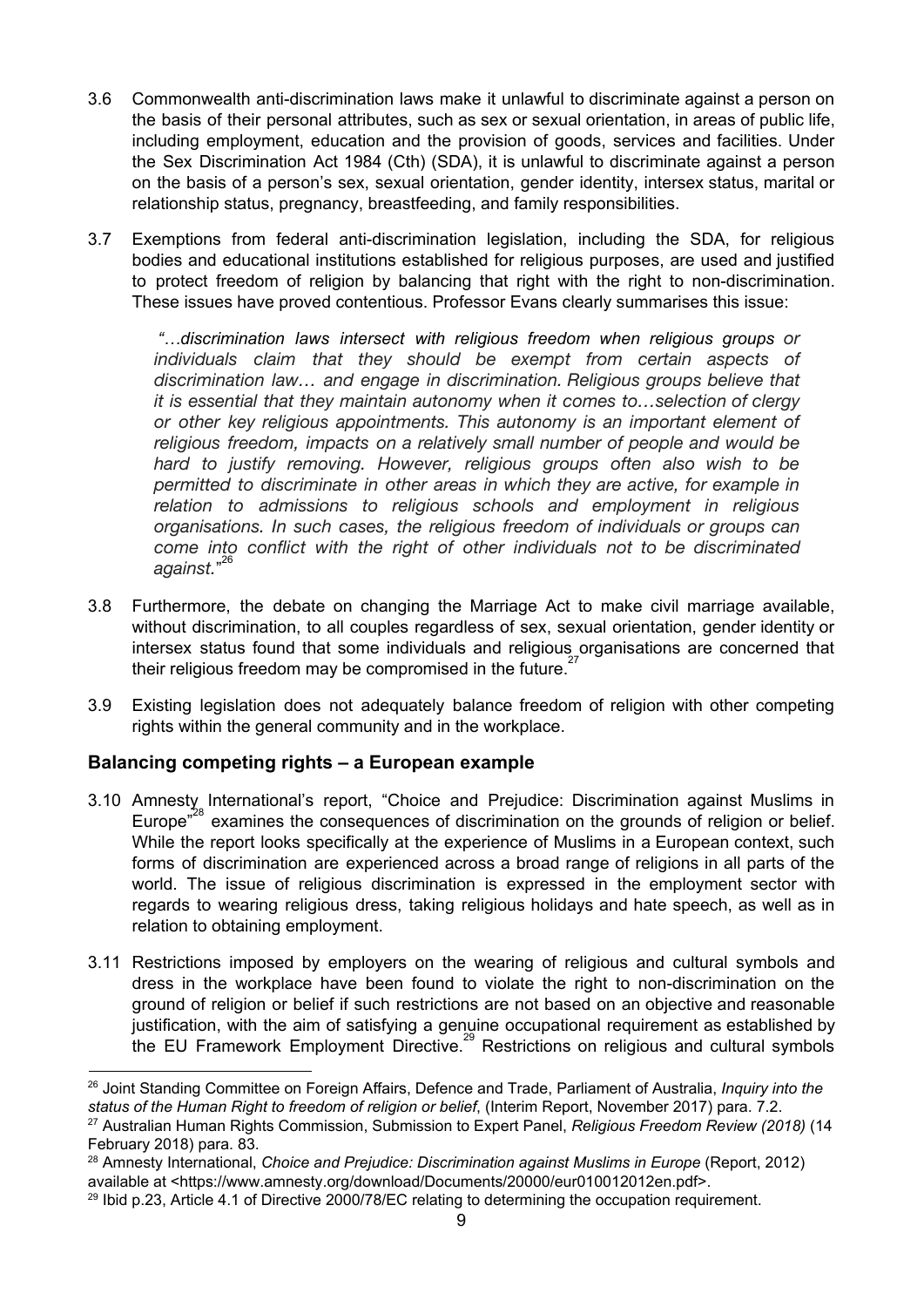and dress in public employment are based on the interpretation of the principle of neutrality in public employment where employees should not manifest their religion or belief although they are protected against discrimination on the ground of religion in their access to employment.

## **Case study: An example of redress obtained in Switzerland**

A Swiss citizen of Macedonian origin was advised by the Regional Employment Office of Zurich to apply for a cleaning position with APS Reinigungen GmbH. The company sent an email to the office stating that it did not employ people from the Balkans, and Muslims and headscarves were not welcomed. The message concluded, "I am upset that you do not understand that we do not hire people wearing headscarves." The trade union UNIA supported the victim to file a complaint. In 2006 the Court found a violation of Article 28 of the Civil Code (protection of personality).

3.12 In the 2013 decision of *Eweida and Others v UK*, it was considered that, given the importance of freedom of religion in a democratic society: where an individual complains of a restriction on freedom of religion in the workplace, rather than holding that the possibility of changing job would negate any interference with the right, the better approach would be to weigh that possibility in the overall balance when considering whether or not the restriction was proportionate"<sup>30"</sup>

## **Balancing competing rights in Australia**

- 3.13 Amnesty International agrees with the AHRC's argument in the Religious Freedom Review that any limitations on religion should be 'prescribed by law', either set out in legislation or under an established rule of the common law, in a manner adequately specified so that people know the legal consequences of their actions or the circumstances under which authorities may restrict the exercise of their rights. $31$  Limitations must be applied in a manner that is not arbitrary. If the limitation grants discretion to public authorities, it must be clearly articulated and specify the manner in which it is to be exercised.<sup>32</sup>
- 3.14 Amnesty International strongly supports the introduction of a federal mechanism for ensuring an appropriate balance of rights. We believe that an overarching Human Rights Act would enable all competing rights to be addressed in one place so that courts, organisations and individuals understand how to deal with cases involving competing rights.

- <sup>31</sup> Manfred Nowak, UN Convention on Civil and Political Rights: CCPR Commentary (2nd ed. 2005), 425.
- <sup>32</sup> Australian Human Rights Commission, Submission to Expert Panel, *Religious Freedom Review (2018)* (14 February 2018) para. 48.

<sup>30</sup> *Eweida and Others v United Kingdom* [2013] ECHR 37 [49].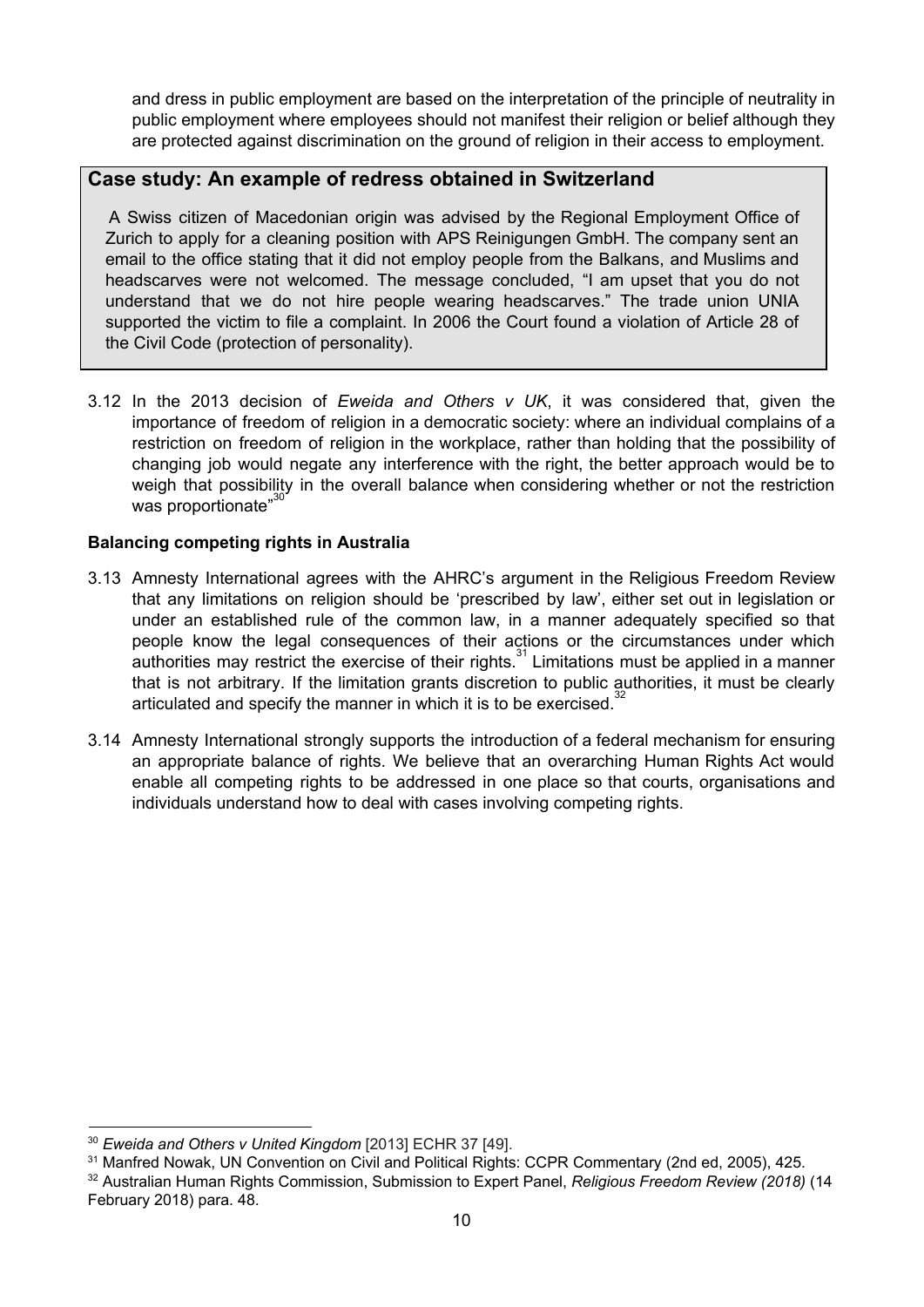# **4. Freedom of Speech**

- 4.1 Freedom of speech is a 'common law freedom', according to the High Court of Australia, particularly in relation to the 'expression of concerns about government and political matters. The High Court has recognised that 'political communication' is an implied right in the Australian Constitution, but that the Constitution has not been found to protect free speech more broadly.<sup>34</sup>
- 4.2 The United States, for example, provides a general exemption in the first amendment to its Constitution that no statute can abridge freedom of the press.<sup>35</sup>

## **Protecting Press Freedom**

- 4.3 Freedom of the press is fundamental to preserving Australia's democracy. However, various statutes have heavily limited the freedom of the press including laws regarding obscenity, sedition, defamation and national security. When these laws interfere unjustifiably with press freedom, there is no guidance as to how these various rights and freedoms may be balanced. Consequently, press freedom may be limited beyond what is necessary and justifiable in a functioning democracy.
- 4.4 Amnesty International is concerned about the limitations on press freedom in Australia from national security laws and the inadequacy of laws protecting whistleblowers. The ALRC's *Final Report on Traditional Rights and Freedoms – Encroachments by Commonwealth Laws* identified a number of laws "as being of concern" from a freedom of speech perspective.<sup>36</sup> These include, among other things, various terrorism-related secrecy offences in the *Criminal Code*, *Crimes Act 1914 (Cth)* and *Australian Security Intelligence Organisation Act 1979 (Cth)* (ASIO Act) and, in particular, those relating to 'special intelligence operations' (section 35P).
- 4.5 Australia's defamation laws also limit freedom of the press while secrecy laws in Australia provide that anyone who breaches them, including journalists, be imprisoned for up to 5 years for publishing classified information obtained from a federal public servant.
- 4.6 Despite a National Human Rights Consultation in 2008 which showed widespread community support for a Human Rights Act, Australia does not have any overarching human rights protections.
- 4.7 The best way for the Parliament to ensure freedom of speech/press freedom and other fundamental rights are protected and appropriately balanced in Australia is to legislate a Human Rights Act which resolves issues of competing rights. Such an act will recognise that press freedom and freedom of speech are not absolute and may be subject to reasonable and proportionate limitations. In particular, freedom of speech must be balanced against statutory limitations on hate speech and vilification laws, limitations in the Defamation Act, national security legislation and secrecy legislation.

<sup>33</sup> *Monis v The Queen* (2013) 249 CLR 92 [60] (French CJ)) cited in ALRC Report, p.79 [4.14].

<sup>34</sup> *Australian Capital Television v Commonwealth* (1992) 177 CLR 106; *Nationwide News v Wills* (1992) 177 CLR 1; *Lange v Australian Broadcasting Corporation* (1997) 189 CLR 520, 570. cited ALRC Report, p. 80 [4.18].

<sup>35</sup> Alliance for Journalists' Freedom, *Press Freedom IN AUSTRALIA* (White Paper, May 2019).

<sup>36</sup> ALRC Report, p.79 [4.6].

<sup>37</sup> Ibid, p.23 [1.81].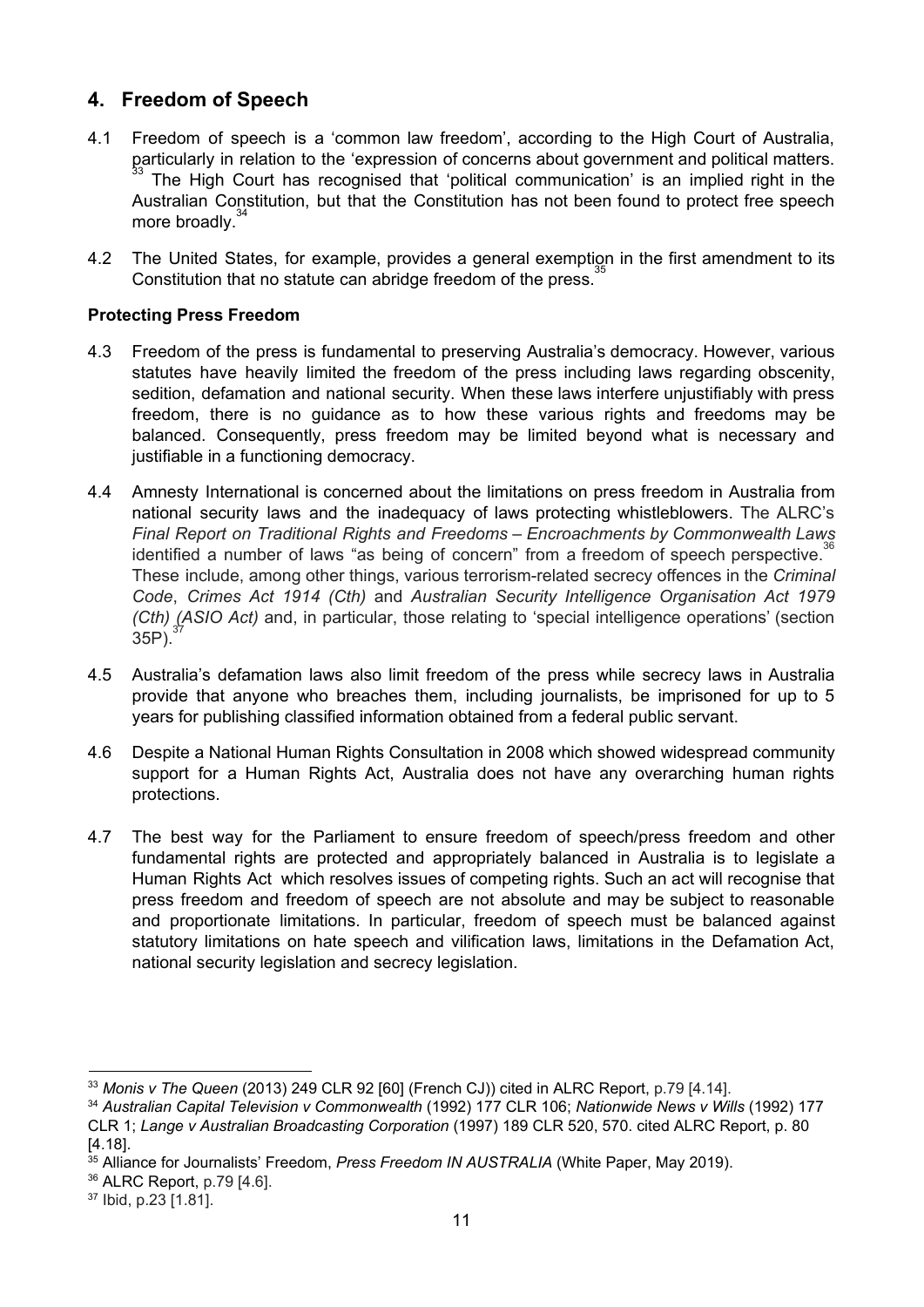# **5. Right to seek asylum and not be subject to arbitrary detention**

- 5.1 Amnesty International is concerned that asylum seekers and refugees who are being held in immigration detention around Australia (and in offshore detention) are deprived of a multitude of human rights. The Australian Government, through its policies of deterrence, effectively punishes people forced to flee persecution and other violations of their human rights, seeking safety for themselves and for their families.<sup>38</sup>
- 5.2 Under the Migration Act 1958 (Cth), asylum seekers who arrive in Australia without a valid visa must be held in immigration detention until they are granted a visa or removed from Australia. There are no limitations in statute or common law on the length of time for which a person may be detained. Furthermore, while the majority of individuals in immigration detention are asylum seekers, others may include people who have overstayed a visa; or have had their visa cancelled on character grounds.
- 5.3 Amnesty International believes that in these circumstances, such individuals are subject to arbitrary detention as they are unable to challenge the lawfulness of their detention in court. They may also experience violence and sexual assault, compromised physical and mental health, lack of adequate medical care and trauma. Meanwhile children are detained for prolonged periods which negatively impacts their health, mental health and development. A study from University of Melbourne researchers examined all self-harm incidents between August 2014 and July 2015 of asylum seekers in detention. They found that there were 260 incidents per 1,000 people on Nauru and 54 incidents per 1,000 people on Manus Island.<sup>39</sup> Those in community detention had rates of 27 incidents per 1,000 people whilst community-based arrangements had a rate of 5 per 1,000 people.<sup>40</sup> By contrast, the incidence of hospital-treated self-harm events in the general Australian community during 2012-13 was 1.2 per 1,000.
- 5.4 Current migration laws are highly inadequate in balancing the right to freedom from arbitrary detention, the rights of the child, general economic, social and cultural rights, and the right to not be subject to torture.
- 5.5 The proposed 'character test amendment' to the Migration Act increases the potential for human rights violations, particularly in regard to the rights of the child as well as against those convicted non-citizens receiving non-custodial sentences. Children under the age of 18 and first-time offenders who might ordinarily be given a non-custodial or lower level sentence are more likely to be caught up in these expanded powers. The explanatory memoranda accompanying the Bill contains a clause with specific grounds for not differentiating between adults and persons under the age of 18 in the application of section 501.
- 5.6 Amnesty International believes that an overarching Human Rights Act is necessary for balancing the various rights of refugees and ensuring that Australia is compliant with our international obligations under *ICCPR, CROC, CAT* and *ICESCR*.

<sup>38</sup> Amnesty International, *A Better Plan: Human rights-based policies for the protection of refugees and people seeking asylum* (Report, April 2018) available at

<sup>&</sup>lt;https://www.amnesty.org.au/wp-content/uploads/2018/06/Amnesty-A-Better-Plan-refugees-May2018.pdf> <sup>39</sup> Kyli Hedrick et al, 'Self-harm in the Australian asylum seeker population: A national records-based study' (2019) 8 *SSM – Population Health* 100452.

 $40$  Ibid.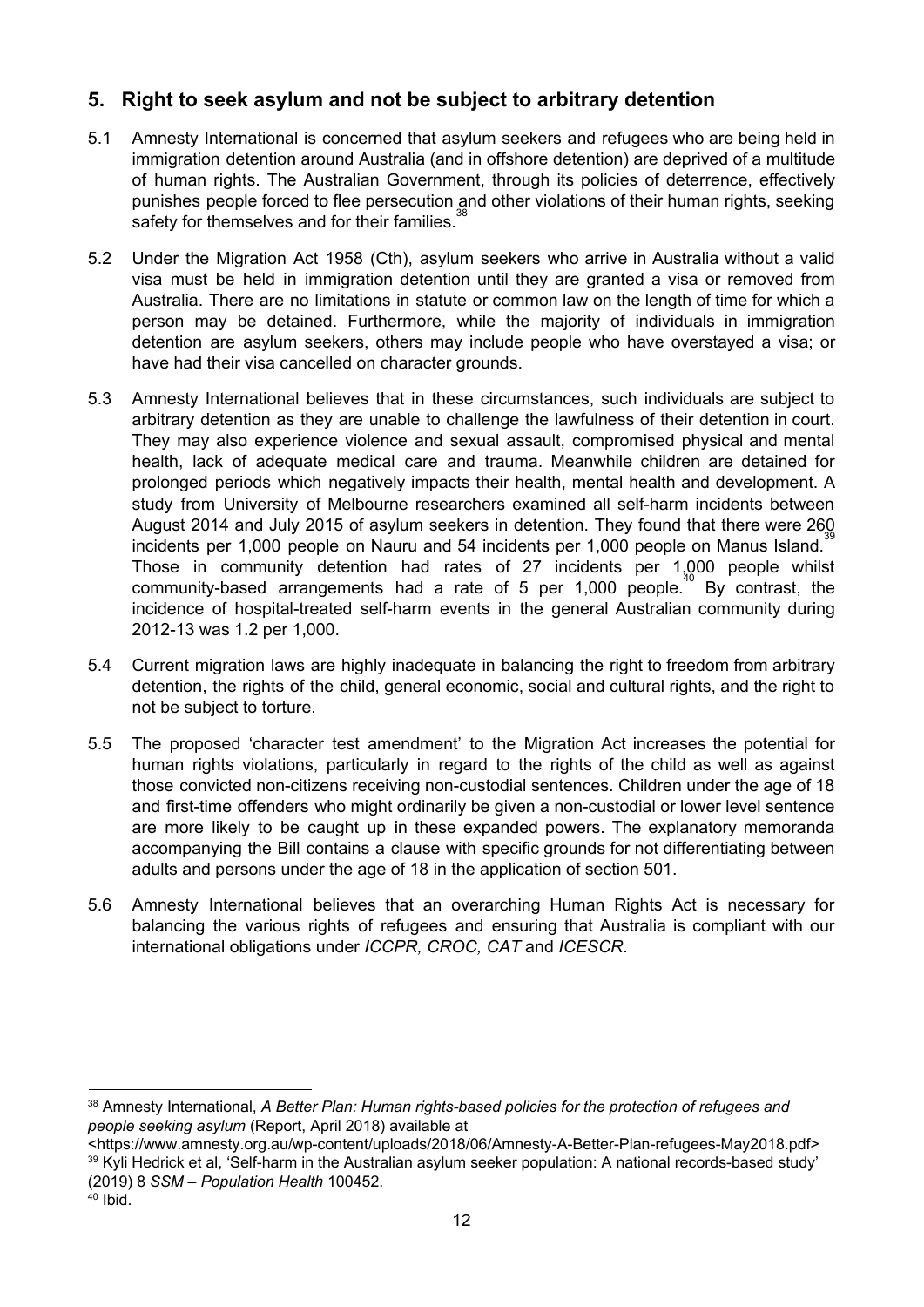# **6. Rights of Children**

- 6.1 Amnesty International is concerned that the current age of criminal responsibility in Australia of 10 years old undermines the "best interests of the child" under Article 3 of CROC.<sup>41</sup>
- 6.2 Under international law, all fair trial and procedural rights that apply to adults apply equally to children, but additional juvenile justice protections exist under the international human rights framework in recognition that children differ from adults in their physical and psychological development. The Convention on the Rights of the Child is the primary source of these rights.
- 6.3 Children arrested before the age of 14 are three times more likely to commit offences as adults than children arrested after 14. Many children entering the criminal justice system become trapped, and are less likely to complete their education and find employment. They are more likely to be stuck in a cycle of poverty and disadvantage. Aboriginal and Torres Strait Islander children are hit hardest by these regressive laws with a study between 2016 and 2017 finding that Indigenous children make up 69% of the children in prison aged 10-13 years and 50% of the children in prison aged 14.17 years.<sup>42</sup>
- 6.4 A UK study into developmental factors affecting children in the justice system found that children between 10 and 15 years who offend should be treated with an educational or welfare system that recognises their development capacities and 'emphasizes the opportunity for maturation and rehabilitation, rather than within a criminal justice system that places a heavy emphasis on punishment. $143$
- 6.5 An Independent Expert report presented to the UN General Assembly has recommended that the minimum age of criminal responsibility should be at least 14. It stated:

*"…offences, petty crimes and low minimum ages of criminal responsibility, as well as widespread discrimination and corruption, contribute to a large number of children being deprived of liberty. Similar reasons are behind restrictive migration and asylum policies and extensive counter-terrorism practices." 44*

6.6 The median age of criminality in the international community is 14 years old.<sup>45</sup> Most European countries set their age of criminal responsibility at between 14 and 16 years. Countries like China, Russia, Kazakhstan, Japan, Sierra Leone and Azerbaijan have 14 years as the minimum age.<sup>46</sup> Australia is clearly lagging behind its international peers in protecting the rights of children and has been repeatedly criticised by the United Nations,

<sup>41</sup> *Convention on the Rights of the Child*, opened for signature 20 November 1989, 1577 UNTS 3, entered into force 2 September 1990, art 3.

<sup>42</sup> Amnesty International, *The sky is the limit: Keeping young children out of prison by raising the age of criminal responsibility* (Report, September 2018) available at

<sup>&</sup>lt;https://www.amnesty.org.au/wp-content/uploads/2018/09/The-Sky-is-the-Limit-FINAL-1.pdf>; Australian Institute of Health and Welfare, Youth Justice in Australia 2016-17, 'Table S80b: Young people in detention during the year by age, states and territories, 2016-17', accessed 23 October 2018, available at <https://www.aihw.gov.au/reports/youth-justice/youth-justice-in-australia-2016-17/data>.

<sup>43</sup> Michael Lamb and Megan Sim, 'Developmental Factors Affecting Children in Legal Contexts' (2013) 13(2) *Youth Justice* 131, p.139.

<sup>44</sup> Manfred Nowak, *Global study on children deprived of liberty*, GA 72/245, 74 th sess, Agenda Item 63(a), UN Doc A/74/136 (11 July 2019) para. 95.

<sup>45</sup> Australian Human Rights Commission, National Children's Commissioner, *Children's Rights* (Report 2016) p.187; Amnesty International, *The sky is the limit: Keeping young children out of prison by raising the age of criminal responsibility* (Report, September 2018) available at

<sup>&</sup>lt;https://www.amnesty.org.au/wp-content/uploads/2018/09/The-Sky-is-the-Limit-FINAL-1.pdf>.

<sup>46</sup> Child Rights International Network, 'Minimum ages of criminal responsibility around the world' (Webpage, 2018) available at <https://www.crin.org/en/home/ages>.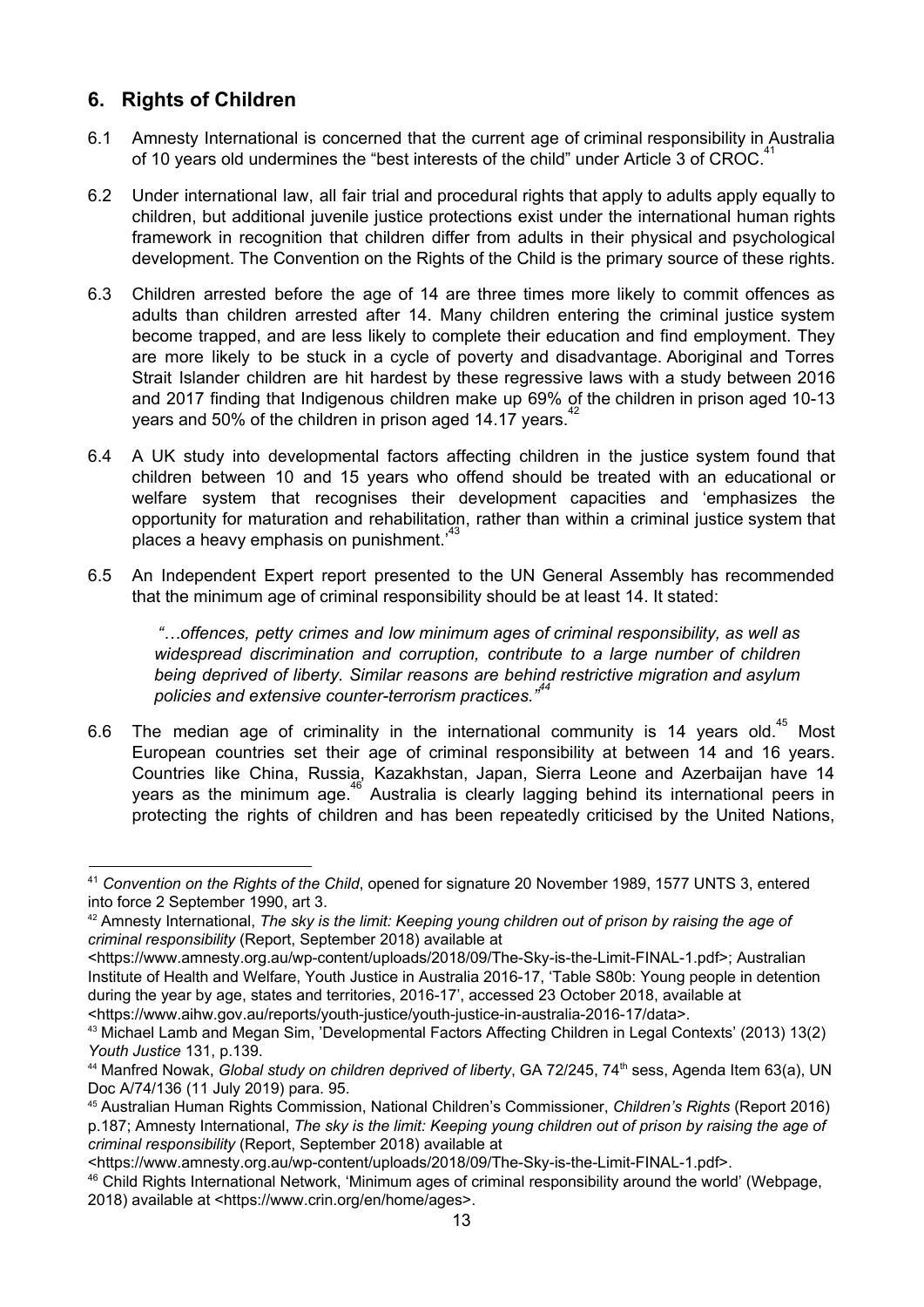including long-standing criticism from the United Nations Committee on the Rights of the Child.<sup>47</sup>

# **Case study: Human rights abuses against children in the Brisbane City police watch house 48**

On 10 May 2019, there were 89 children in the Brisbane City Watch House, a facility designed to hold adults. At least half of these children are Indigenous and at least three were just ten years of age. One of the boys had been there for 43 days, despite Queensland law dictating no child may stay even one night in the Brisbane watch house. Four young girls were being held in isolation to protect them from other inmates.

The cells of the Brisbane City Watch House are very small. There is no direct sunlight. All a child has inside their cell is a wafer-thin mattress, and often no pillow. Each cell is designed for one person, but overcrowding means that kids are often locked up with another person, sometimes much older than them.

Of the children in Queensland prisons, approximately 86 per cent are currently 'on remand' — this means they are locked up even though they have not been found guilty or sentenced. The situation is worse for Indigenous kids. They spend an average of 71 days in detention on remand, compared with 50 days for non-Indigenous children.

An investigation by Amnesty uncovered 2,655 breaches of domestic and international law, including keeping children in watch houses for illegal durations; failing to provide children with adequate clean clothes, underwear and personal hygiene products; the institutional use of violence; the use of isolation as a form of punishment; failure to provide adequate health and mental health care; and failure to provide access to adequate education.

The Queensland Government has subsequently sought to redress this situation, which has been welcomed by Amnesty International as a significant and positive step to recognising the unique rights of children in the criminal justice system.

<sup>47</sup> United Nations Committee on the Rights of the Child, Sessions of the Committee,1997: para. 11 and 29, 2005: para. 73; 2012: para. 82(a).

<sup>48</sup> Amnesty International, 'Kids in watch houses: exposing the truth' (Webpage) available at <https://www.amnesty.org.au/watch-houses/>.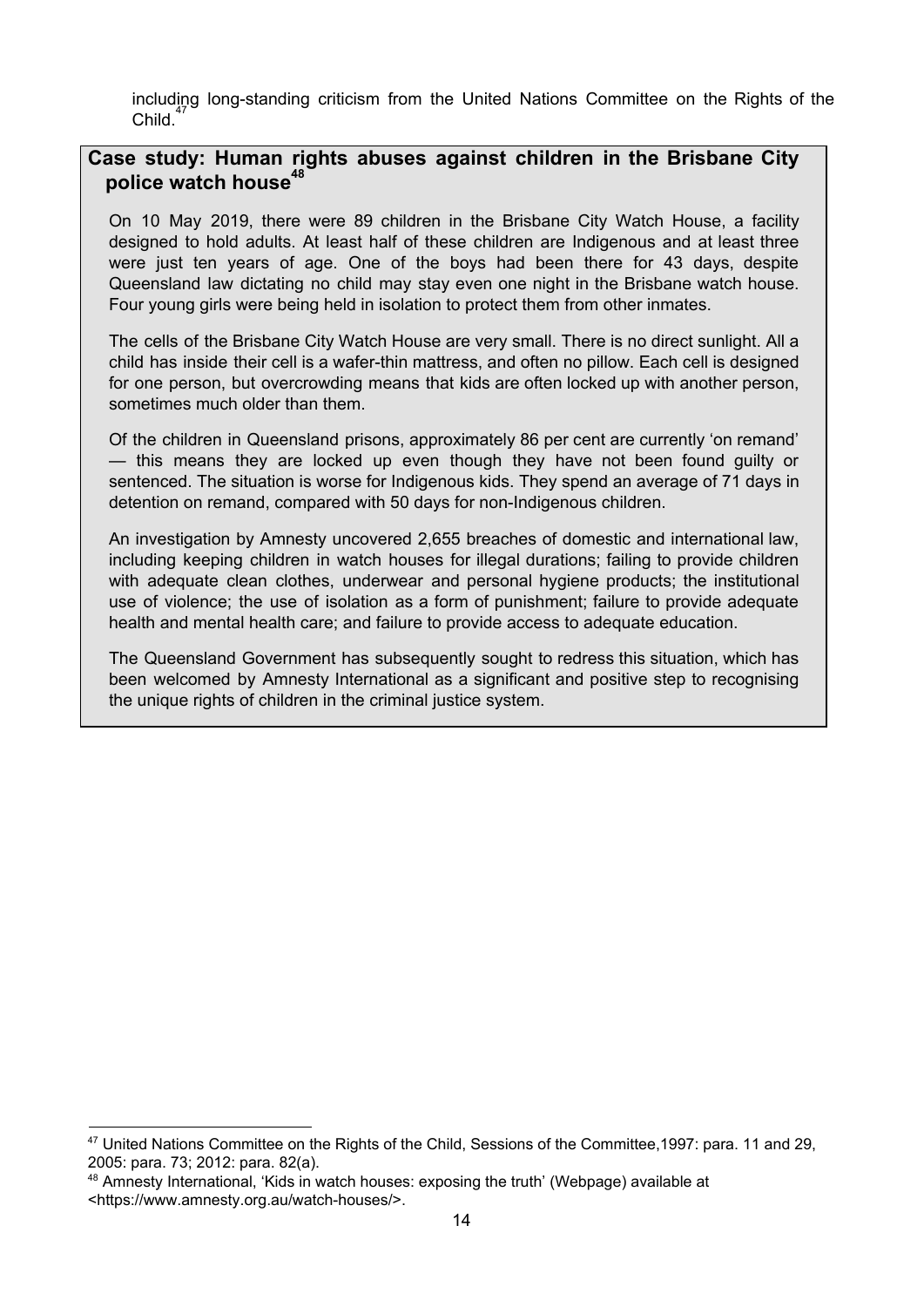# **7. Racial Discrimination and Indigenous Peoples**

- 7.1 The prevalence of racism against Aboriginal and Torres Strait Islander people is significant, with studies indicating as many as three in four Indigenous Australians regularly experience racism.<sup>49</sup> There are serious consequences for those experiencing racism, including poor physical and mental health.<sup>50</sup> Results of the National Australian Aboriginal and Torres Strait Islander Health Survey show:
	- 16 percent of respondents reported being 'treated badly because they are Aboriginal/ Torres Strait Islander' in the previous 12 months.
	- Of this cohort, 8 per cent reported this occurred 2–3 times per week and 5 per cent reported this was a daily occurrence.
	- The most common situation of racially discriminatory behaviour or racism was by members of the public (45 per cent).<sup>51</sup>
- 7.2 Indigenous people who experience discrimination are more likely to be in poor health and engage in risky health behaviours like substance abuse.<sup>52</sup> A BeyondBlue study found that over half of Indigenous people who experience discrimination also experience psychological distress, which increases the more a person is exposed to racism.<sup>53</sup>
- 7.3 An estimated one in five Australian children experience racial discrimination on a daily basis at school.<sup>54</sup> Exposure to racial discrimination during school years may lead to the

<sup>49</sup> Yin Paradies, Ricci Harris and Ian Anderson, The Impact of Racism on Indigenous Health in Australia and Aotearoa: Towards a Research Agenda, Cooperative Research Centre for Aboriginal Health, Discussion Paper Series No. 4, p.6. citing Forrest, Dunn & Pe-Pua 2007; Gallaher et al. 2007; Paradies & Cunningham, available at http://www.crcah.org.au/sites/default/files/docs/Racism-Report.pdf.

<sup>50</sup>Angeline Ferdinand, Yin Paradies and Margaret Kelaher, 'Experiencing racism in health care: the mental health impacts for Victorian Aboriginal communities', (2014) 201(1) *Medical Journal of Australia* 44-47; see also Pat Dudgeon, Helen Milroy and Roz Walker, *Working together: Aboriginal and Torres Strait Islander Mental Health and Wellbeing Principles and Practice* (2014); Australian Government Department of The Prime Minister and Cabinet, *Close the Gap Campaign Steering Committee, Progress and Priorities Report* 2016 (2016), 22, available at

[https://www.humanrights.gov.au/sites/default/files/document/publication/Progress\\_priorities\\_report\\_CTG\\_20](https://www.humanrights.gov.au/sites/default/files/document/publication/Progress_priorities_report_CTG_2016_0.pdf) [16\\_0.pdf](https://www.humanrights.gov.au/sites/default/files/document/publication/Progress_priorities_report_CTG_2016_0.pdf); Productivity Commission, Overcoming Indigenous Disadvantage (2016), 5.23, available at http://www.pc.gov.au/research/ongoing/overcoming-indigenous-disadvantage/2016/report-documents/oid-20 16-overcoming-indigenous-disadvantage-key-indicators-2016-report.pdf#nameddest=842.

<sup>&</sup>lt;sup>51</sup> Australian Bureau of Statistics, Australian Aboriginal and Torres Strait Islander Health Survey: First Results, Australia, 2012-13 (2013) as cited in Close the Gap Campaign Steering Committee, Progress and Priorities Report 2016 (2016), 22, available at

https://www.humanrights.gov.au/sites/default/files/document/publication/Progress\_priorities\_report\_CTG\_20 16\_0.pdf.

<sup>52</sup> Productivity Commission, *Overcoming Indigenous Disadvantage* (2016), [5.4], available at

http://www.pc.gov.au/research/ongoing/overcoming-indigenous-disadvantage/2016/report-documents/oid-20 16-overcoming-indigenous-disadvantage-key-indicators-2016-report.pdf#nameddest=842; AIHW, The Health and Welfare of Australia's Aboriginal and Torres Strait Islander Peoples (2015), 77.

<sup>53</sup> Beyondblue, *Stop, Think, Respect: Racial Discrimination and Mental Health* (2014), available at [https://www.beyondblue.org.au/docs/default-source/default-document-library/bw0249\\_bl1328\\_stop\\_think\\_res](https://www.beyondblue.org.au/docs/default-source/default-document-library/bw0249_bl1328_stop_think_respect.pdf?sfvrsn=4) [pect.pdf?sfvrsn=4;](https://www.beyondblue.org.au/docs/default-source/default-document-library/bw0249_bl1328_stop_think_respect.pdf?sfvrsn=4) Angeline Ferdinand, Yin Paradies & Margaret Kelaher, *Mental Health Impacts of Racial Discrimination in Victorian Aboriginal Communities: the Localities Embracing and Accepting Diversity (LEAD) Experiences of Racism Survey*, The Lowitja Institute (2013), available at

https://www.lowitja.org.au/sites/default/files/docs/LEAD%20Report-WEB\_0.pdf.

<sup>54</sup> Naomi Priest et al, "Experiences of racism, racial/ethnic attitudes, motivated fairness and mental health outcomes among primary and secondary school students", (2014) 43(10) *Journal of Youth and Adolescence* 1672-87, available at https://www.ncbi.nlm.nih.gov/pubmed/24903675#.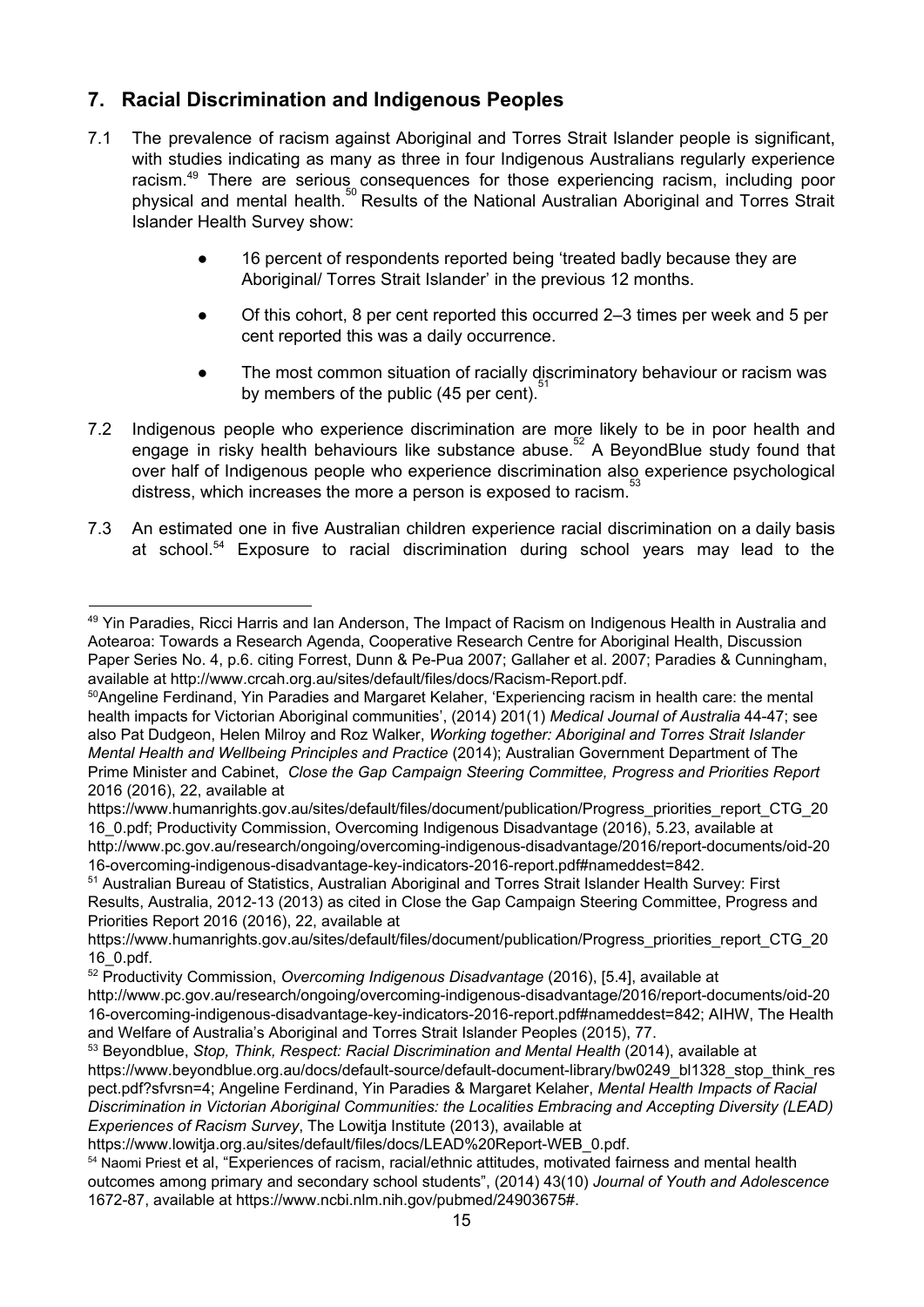development of symptoms of depression in children.<sup>55</sup> For Aboriginal and Torres Strait Islander children these high levels of stress lead to obesity, chronic disease, and, distressingly, self-harm.

- 7.4 The Australian Reconciliation Barometer findings reveal that the majority of Australians maintain positive attitudes towards reconciliation. However, disappointingly, there is significant evidence that these positive attitudes have yet to translate into improved behaviours across a wide range of sectors in Australian society, including the workplace, law-enforcement agencies, and the education and community sectors.<sup>57</sup>
- 7.5 It has been 10 years since the Australian Government set Closing the Gap targets to eliminate the stark disparity between Indigenous and non-Indigenous people in Australia in life expectancy, health, education and employment indicators.<sup>58</sup> While some important gains have been made in this time in areas of Indigenous health and education, Amnesty International maintains that successive governments have failed to effectively ameliorate past discrimination, or address existing inequalities, disadvantage and discrimination suffered by Aboriginal and Torres Strait Islander peoples.
- 7.6 Aboriginal and Torres Strait Islander people still face discrimination in areas such as access to adequate housing, education, health care and in the criminal justice system.
- 7.7 Australia became a signatory to the *Declaration on the Rights of Indigenous Peoples<sup>59</sup> in* 2009. The Declaration gives effect to many existing human rights as they specifically relate to Indigenous peoples including the right to live free from racial discrimination and hatred. At the World Conference on the Rights of Indigenous Peoples in 2014, a key recommendation was for each nation to develop a National Action Plan to implement the Declaration.<sup>60</sup> Although Australia has stated in its pledges relating to its bid to become a member of the Human Rights Council that, "Australia will continue to give practical effect to the United Nations Declaration on the Rights of Indigenous Peoples and the World Conference on Indigenous Peoples Outcome Document",<sup>61</sup> in reality little has been done within Australia to move towards a plan of action.

<sup>57</sup> Reconciliation Australia, 2016, *2016 Australian Reconciliation Barometer*, available at

<sup>55</sup> Australian Government, Aboriginal and Torres Strait Islander Health Performance Framework (2014) 8, available at

[https://www.dpmc.gov.au/sites/default/files/publications/Aboriginal\\_and\\_Torres\\_Strait\\_Islander\\_HPF\\_2014%](https://www.dpmc.gov.au/sites/default/files/publications/Aboriginal_and_Torres_Strait_Islander_HPF_2014%20-%20edited%2016%20June2015.pdf) [20-%20edited%2016%20June2015.pdf](https://www.dpmc.gov.au/sites/default/files/publications/Aboriginal_and_Torres_Strait_Islander_HPF_2014%20-%20edited%2016%20June2015.pdf).

<sup>56</sup> Australian Government, Aboriginal and Torres Strait Islander Health Performance Framework (2014) 15, available at

[https://www.dpmc.gov.au/sites/default/files/publications/Aboriginal\\_and\\_Torres\\_Strait\\_Islander\\_HPF\\_2014%](https://www.dpmc.gov.au/sites/default/files/publications/Aboriginal_and_Torres_Strait_Islander_HPF_2014%20-%20edited%2016%20June2015.pdf) [20-%20edited%2016%20June2015.pdf](https://www.dpmc.gov.au/sites/default/files/publications/Aboriginal_and_Torres_Strait_Islander_HPF_2014%20-%20edited%2016%20June2015.pdf); Naomi Priest et al, 'Racism as a determinant of social and emotional wellbeing for Aboriginal Australian youth' (2011) 194(10) *Medical Journal of Australia* 546-550.

https://www.reconciliation.org.au/wp-content/uploads/2017/02/RA\_ARB-2016\_Overview-brochure\_web.pdf. <sup>58</sup> Council of Australian Governments, Closing the Gap on Indigenous Disadvantage, available athttp://www.coag.gov.au/closing\_the\_gap\_in\_indigenous\_disadvantage.

<sup>59</sup> *United Nations Declaration on the Rights of Indigenous People*, adopted 13 September 2007, UN Doc A/61/L.67 and Add.1 available at https://www.un.org/esa/socdev/unpfii/documents/DRIPS\_en.pdf.

<sup>60</sup> *Outcome document of the high-level plenary meeting of the General Assembly known as the World* Conference on *Indigenous Peoples*, 69<sup>th</sup> sess, Agenda Item 66, UN Doc A/69/L.1 (15 September 2014) available at http://www.un.org/en/ga/search/view\_doc.asp?symbol=A/69/L.1.

 $61$  Australia's candidacy for the United Nations Human Rights Council 2018-2020, available at http://dfat.gov.au/international-relations/international-organisations/Pages/australias-candidacy-for-the-unhrc-2018-2020.aspx.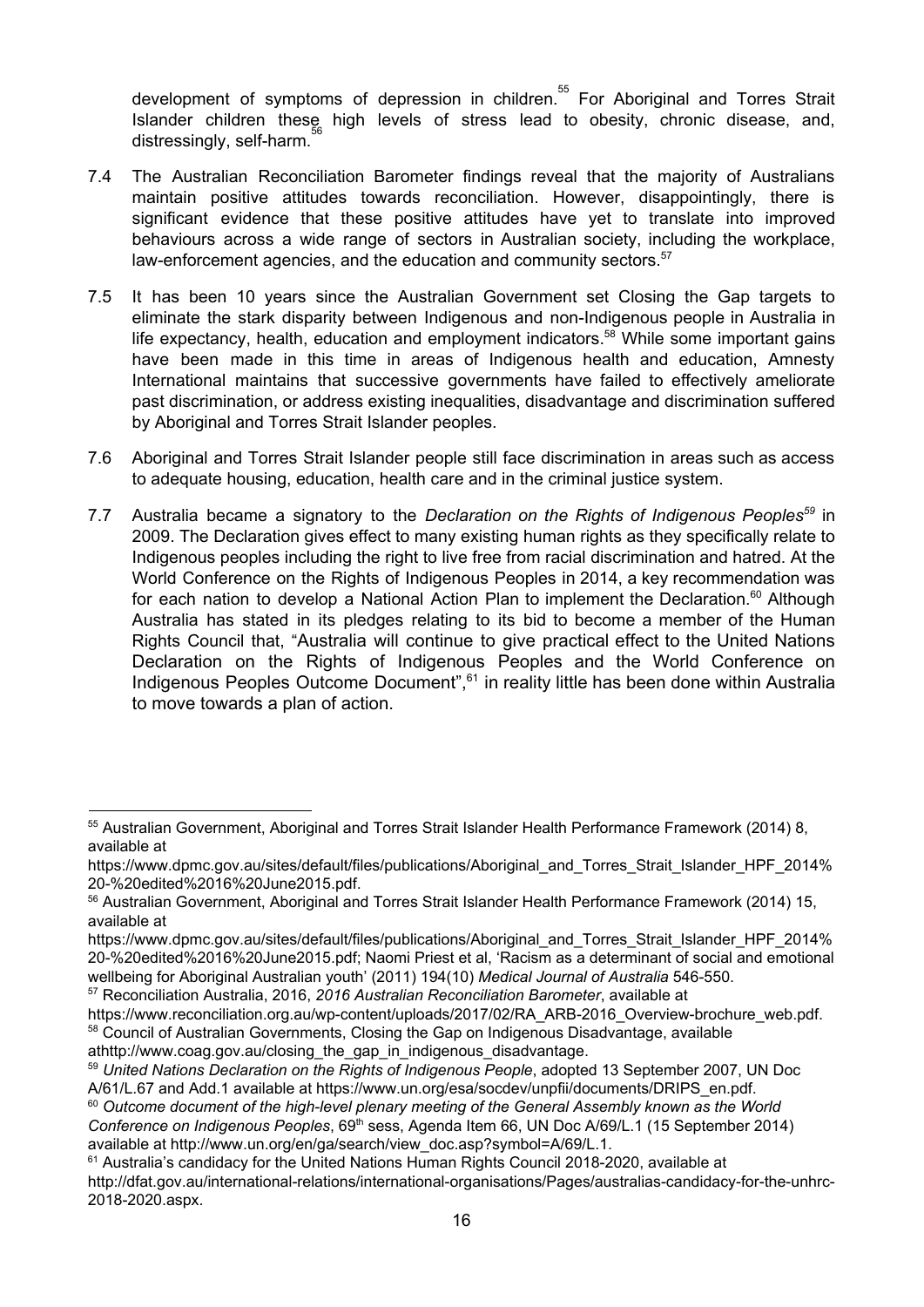**Recommendation:** The Federal Government develop, in consultation with Aboriginal and Torres Strait Islander peak organisations, a national action plan to implement the Declaration on the Rights of Indigenous Peoples.

## **Racial Discrimination of Indigenous People in the criminal justice system**

- 7.8 Amnesty International contends that racial discrimination and vilification of Indigenous people in Australia is a contributing factor to the significant over-representation and abuse of Aboriginal and Torres Strait Islander children in the justice system.
- 7.9 This section draws on Amnesty International research, since 2013, on the over-representation of Aboriginal and Torres Strait Islander children in the Australian justice system. Our research has focussed on the jurisdictions where over-representation of Aboriginal children in the justice system is most stark - Western Australia, Queensland and the Northern Territory.
- 7.10 Amnesty International published a National Overview of this issue, A brighter *tomorrow*,<sup>62</sup> and a research report on the youth justice system in Western Australia, *There is always a brighter future*, in June 2015.<sup>63</sup> In this report it was noted that Aboriginal young people in Western Australia were cautioned at a significantly lower rate to non-Aboriginal young people, $64$  and that Aboriginal young people were much more likely to have contact with the criminal justice system and be in custody.<sup>65</sup> Amnesty International recommended that the Western Australian Government conduct an investigation into the lower rate of cautions to Aboriginal children and that the police manual be amended to require police to document why cautions were not given, but these recommendations have not been adopted.
- 7.11 In September 2016, Amnesty International released *Heads Held High: Keeping Queensland* kids out of detention, strong in culture and community,<sup>66</sup> which raised serious concerns about the treatment of children in Queensland detention centres and prisons.
- 7.12 These three reports include recommendations for developing policies at a national, state and territory levels to reduce and ultimately end the over-representation of Aboriginal children in the criminal justice system, and to improve youth justice policies Australia-wide.
- 7.13 Indigenous people continue to be significantly overrepresented in Australia's criminal justice system, comprising 27.4 per cent of adults in prisons and 57.2 percent of juveniles in detention, despite accounting for just 2.3 per cent of all adults and 5.5 percent of youth in the general population.<sup>67</sup> The most recent data, from 2013–14, shows that Indigenous young people are 26 times more likely to be in detention than non-Indigenous young people.<sup>68</sup>

<sup>62</sup> Amnesty International Australia, *A brighter tomorrow: Keeping Indigenous kids in the community and out of detention in Australia* (2015) available at

https://static.amnesty.org.au/wp-content/uploads/2016/09/A\_brighter\_future\_National\_report.pdf?x85233.

<sup>63</sup> Amnesty International Australia, *There is always a brighter future: Keeping Indigenous kids in the community and out of detention in Western Australia,* (2015) available at

https://static.amnesty.org.au/wp-content/uploads/2016/02/CIE\_WA-Report\_low-res.pdf?x66249.  $64$  Ibid p.26.

 $65$  Ibid p.27.

<sup>66</sup> Amnesty International Australia, *Heads held high: Keeping Queensland kids out of detention, strong in culture and community* (2016) available at

https://static.amnesty.org.au/wp-content/uploads/2016/12/Heads\_Held\_High\_-\_Queensland\_report\_by\_Amn esty\_International.pdf?x85233.

<sup>&</sup>lt;sup>67</sup> Amnesty International Australia, A brighter tomorrow: keeping Indigenous kids in the community and out of detention in Australia (2015) available at

http://www.amnesty.org.au/images/uploads/aus/A\_brighter\_future\_National\_report.pdf.

 $68$  Ibid p.5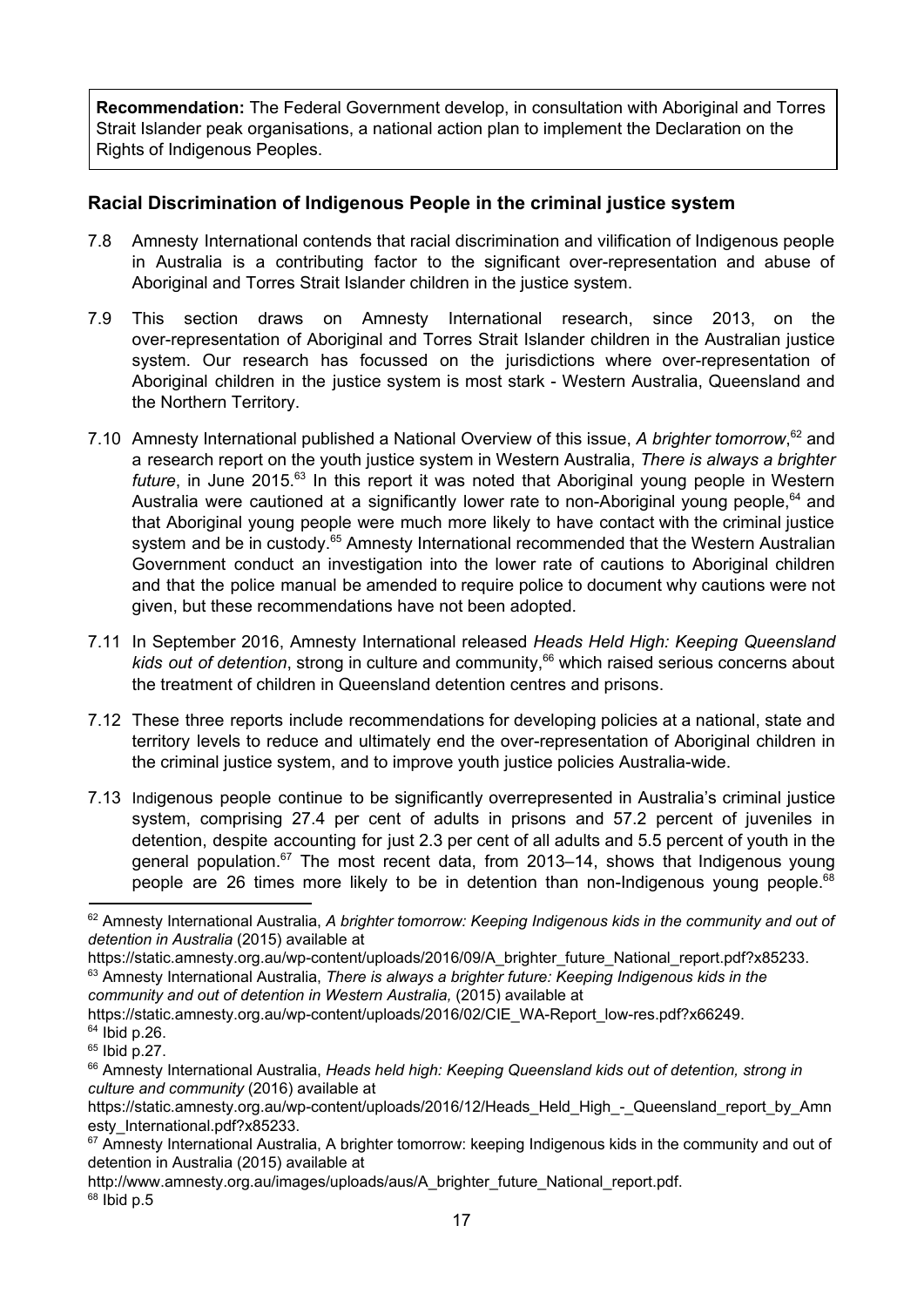Aboriginal and Torres Strait Islander young people make up just over 6 percent of the Australian population of 10–17 year-olds but more than half (54 per cent) of those in detention. The situation is bleaker still among the youngest Indigenous children, who made up more than 60 per cent of all 10-year-olds and 11-year-olds in detention in Australia in 2012–13. 69

- 7.14 In August, the Special Rapporteur on the Rights of Indigenous Peoples (the 'Special Rapporteur') delivered the second country report on Australia and "found the routine detention of young indigenous children the most distressing aspect of her visit."
- 7.15 As noted in the report of the Special Rapporteur:

"Several sources, including judges, informed the Special Rapporteur that, in the majority of instances, the initial offences committed by children were minor and nonviolent. In such cases, it is wholly inappropriate to detain children in punitive rather than rehabilitative, conditions. Aboriginal and Torres Strait Islander children are essentially being punished for being poor and, in most cases, prison will only perpetuate the cycle of violence, intergenerational trauma, poverty and crime. The Special Rapporteur was alarmed that several of the young children she spoke to detention did not see any future prospects for themselves."70

- 7.16 As noted in the end of the mission statement of the Special Rapporteur's visit, the offences Aboriginal and Torres Strait Islander children are imprisoned for are 'relatively minor…and in the majority of instances the initial offence [for imprisonment] were non-violent'.<sup>71</sup> The Special Rapporteur concluded that Aboriginal and Torres Strait Islander children in the criminal justice system 'are essentially being punished for being poor and in most cases, prison will only aggravate the cycle of violence, poverty and crime.<sup>72</sup>
- 7.17 The Special Rapporteur's report outlines a number of ways the Australian Government can address this crisis.

**Recommendation:** The Federal Government:

- table the report of the Special Rapporteur on the Rights of Indigenous Peoples on the situation of Australia in Federal Parliament;
- provide an official response to the report of the Special Rapporteur on the Rights of Indigenous Peoples; and
- refer the report of the Special Rapporteur on the Rights of Indigenous Peoples to the Parliamentary Joint Committee on Human Rights for further investigation.

<sup>69</sup> *Ibid*., p.5

 $70$  United Nations Human Rights, Office of the High Commissioner, End of Mission Statement by the United Nations Special Rapporteur on the rights of indigenous peoples, Victoria Tauli-Corpuz of her visit to Australia, 3 April 2017, p.13.

<sup>71</sup> United Nations Human Rights, Office of the High Commissioner, End of Mission Statement by the United Nations Special Rapporteur on the rights of indigenous peoples, Victoria Tauli-Corpuz of her visit to Australia, 3 April 2017, p.10.

<sup>72</sup> United Nations Human Rights, Office of the High Commissioner, End of Mission Statement by the United Nations Special Rapporteur on the rights of indigenous peoples, Victoria Tauli-Corpuz of her visit to Australia, 3 April 2017, p.10.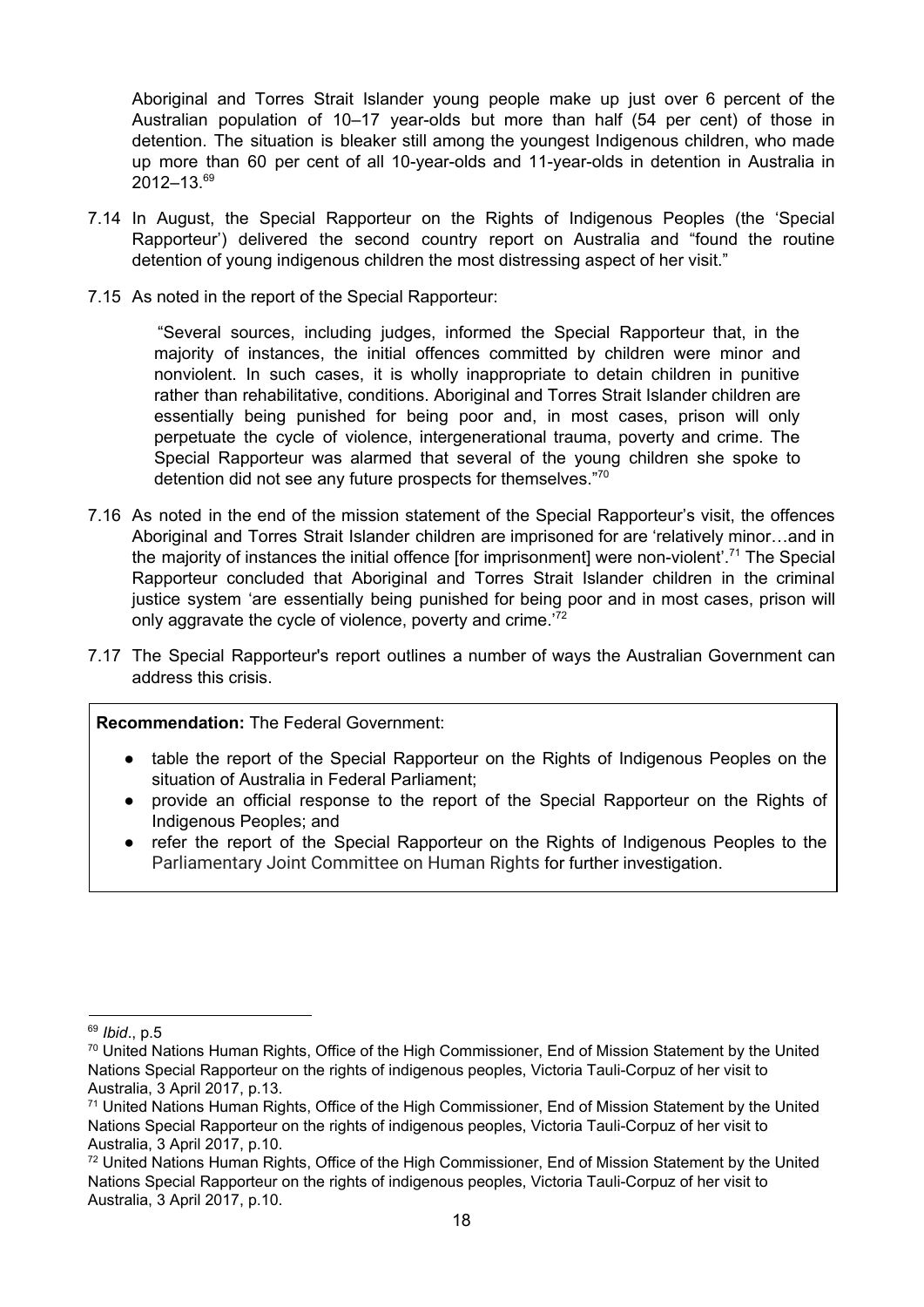# **8. Freedom of Association**

- 8.1 Freedom of association is the right of all individuals to form and join clubs, societies, trade unions or political parties with anyone they choose.<sup>73</sup> This is closely connected with the freedom of peaceful assembly which is the right to take part in a peaceful demonstration or public meeting. These freedoms are particularly important for those whose interests are often ignored by our formal political system.<sup>74</sup>
- 8.2 However, these freedoms can come under attack by governments that want to stifle criticism or dissent. Issues relating to protecting these freedoms have been live all around the world.
- 8.3 In particular, 2019 has seen large climate protests around the globe. Australia appears to be curtailing this kind of activism more and more. The Australian Government has been able to do this under piecemeal laws which relate to penalties, police powers and broad offences. Civil Liberties Australia chief executive Bill Rowlings has expressed the need to reform these laws:

*"One law has been dolloped on top of another law on top of another law...It's time we had a major review of all those laws…some of them are excessive." 75*

8.4 Amnesty International believes that an overarching Human Human Rights Act is necessary for consolidating and balancing the various laws that limit freedom of association and peaceful assembly to ensure that Australia is compliant with our international obligations under *ICCPR* and *ICESCR*.

## **Case study: Police arrested dozens of climate protestors including elderly activists who were dragged away by force 76**

On 7 October 2019, Extinction Rebellion held a climate protest in Sydney which saw 38 arrests. Hundreds took part in the Sydney demonstration which began at Belmore Park near Central and then moved to Central Park. Several elderly protesters were led away, including one woman who was placed in handcuffs and had her arms pulled over her head by officers. An elderly woman screamed, "You're hurting me, please stop this," as police dragged her away, after she refused to leave the road.

Australia passed a defence amendment in 2018 which allows the military to break up protests. Meanwhile, the Labor Government in Queensland is fast-tracking a law to add new fines for protesters who use locking defences to prevent their removal.

<sup>73</sup> *International Covenant on Civil and Political Rights*, opened for signature 16 December 1966, 999 UNTS 171, entered into force 23 March 1976, art 21-22.

<sup>74</sup> Hugh de Kretser, 'Australia has a long history of protests. Our rights should be better protected', *The Guardian*, 15 March 2019, available at

https://www.theguardian.com/commentisfree/2019/mar/15/australia-has-a-long-history-of-protests-our-rightsshould-be-better-protected.

<sup>75</sup> Caitlin Fitzsimmons, 'Calls to review 'excessive' protest laws in wake of Extinction Rebellion arrests'*, The Sydney Morning Herald,* 13 October 2019, available at

https://www.smh.com.au/national/nsw/calls-to-review-excessive-protest-laws-in-wake-of-extinction-rebellionarrests-20191010-p52zhq.html.

<sup>76</sup> Selby Stewart, 'Extinction Rebellion rallies marred by arrests as protesters block roads, chain themselves to water tank', *ABC News*, 8 October 2019, available at

https://www.abc.net.au/news/2019-10-07/sydney-protests-extinction-rebellion-marred-by-arrests/11580058.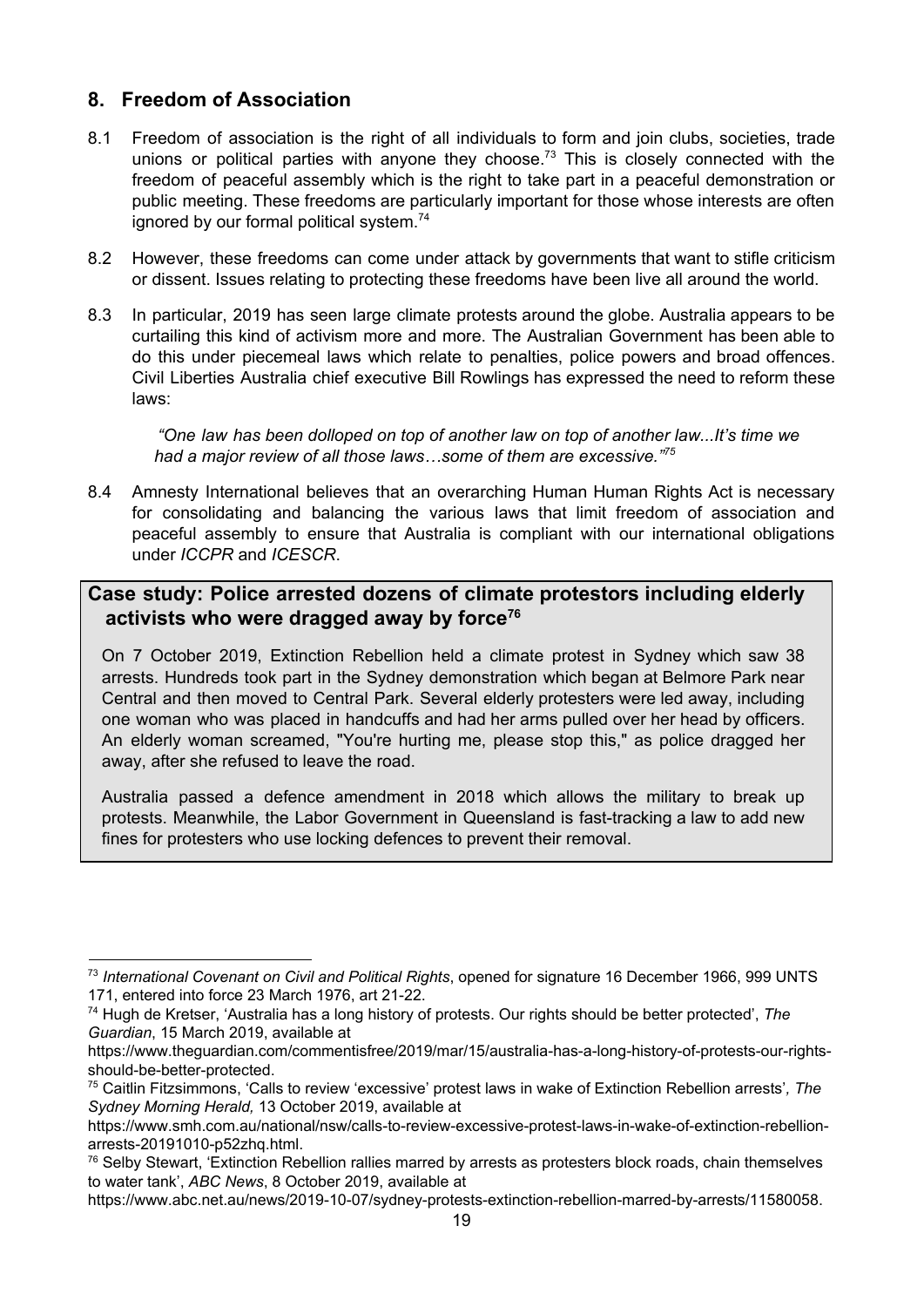# **9. Overarching Rights Protection in Australia**

9.1 Amnesty International believes that a national Human Rights Act should be based on the dialogue model adopted in the UK, NZ, Victoria and ACT. This model will create a fair, just and equal society for everyone and protect rights recognised under international human rights treaties in which Australia is a party.

## **Advantages of a Human Rights Act based on a dialogue model**

- 9.2 The Human Rights act should protect all people within Australia's territory, and ensure consistent treatment of rights and freedoms between jurisdictions.
- 9.3 This model preserves Parliamentary supremacy and requires government to consider human rights at the early stages of the development of law and policy.<sup>77</sup> Parliament would have an obligation to take positive action to express its view on how human rights should be protected, and to create the system it believes would achieve that purpose. New legislation will also be scrutinised to ensure that it is compatible with human rights.
- 9.4 A Human Rights Act will enable the judiciary to interpret the compatibility of legislation with human rights and issue a declaration of incompatibility for any inconsistencies.<sup>78</sup>
- 9.5 This model would embed human rights considerations into all stages including very early stages – of public decision-making.<sup>79</sup> Public authorities would be required to act in a way that is compatible with human rights and to give proper consideration to human rights in decision-making.
- 9.6 An overarching Human Rights Act would allow rights to be limited (except for absolute rights) and balanced in accordance with strict criteria. These criteria will guide public authorities, courts and the Parliament when making decisions. As an example, section 7(2) of the Victorian Charter provides:

*"A human right may be subject under law only to such reasonable limits as can be demonstrably justified in a free and democratic society based on human dignity, equality and freedom, and taking into account all relevant factors including:*

- *(a) the nature of the right; and*
- *(b) the importance of the purpose of the limitation;*
- *(c) the nature and extent of the limitation; and*
- *(d) the relationship between the limitation and its purpose; and*

*(e) any less restrictive means reasonably available to achieve the purpose that the limitation seeks to achieve."*

- 9.7 Currently, a significant number of crucial human rights are not protected in Australian law and consequently face the danger of being eroded. Explicit protection of rights in a single codified document will mitigate this risk.
- 9.8 A Human Rights Act would provide a range of enforceable remedies for breaches of human rights and enable everyone to seek justice if their rights have been violated. This will protect all individuals, including those from minority demographics.

<sup>77</sup> Australian Human Rights Commission, Submission to National Human Rights Consultation, Parliament of Australia, *National Human Rights Consultation* (June 2009) para.234.

 $78$  Ibid para.391.

<sup>79</sup> Ibid para.242.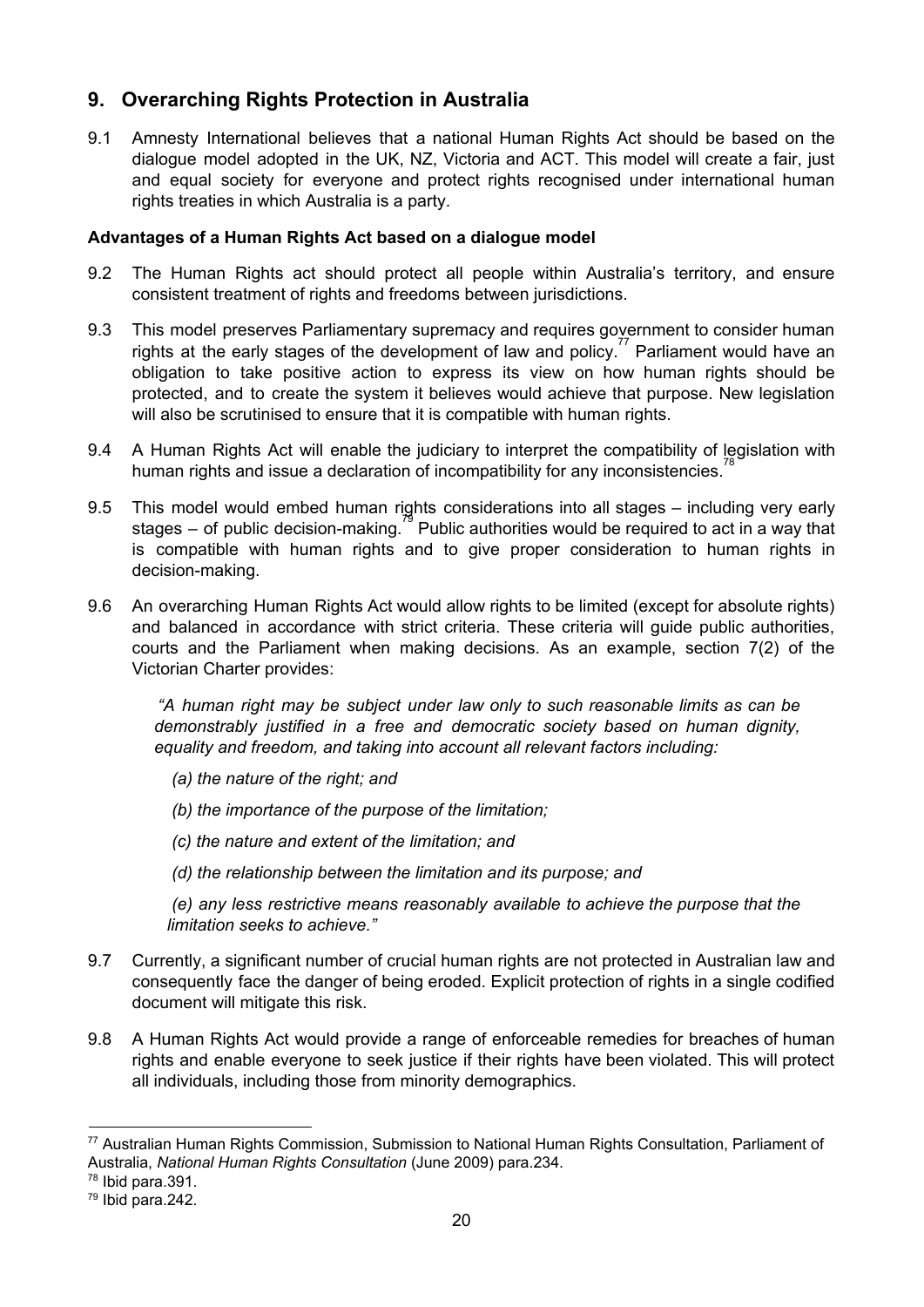9.9 A Human Rights Act would also be educational as it clearly states all rights in one document. By requiring public authorities, courts and Parliament to refer to the Act, greater public awareness is drawn to the rights and freedoms that all individuals and organisations are entitled to.

# **Case study: UK Human Rights Act reunites a couple who had been separated after 65 years together 80**

Mr and Mrs Driscoll had lived together for over 65 years. Unable to walk unaided, Mr Driscoll relied on his wife to help him move around. She was blind and relied on her husband as her eyes. When Mr Driscoll was moved into a residential care home, Mrs Driscoll wanted to move to the home with her husband but was told she didn't meet the criteria.

'We have never been separated in all our years and for it to happen now, when we need each other so much, is so upsetting. I am lost without him – we were a partnership' - Mrs Driscoll

This was a clear breach of the couple's right to a family life as protected by the Human Rights Act, and a public campaign was launched to encourage social services to think again. As a result, Mrs Driscoll's needs were reassessed and the couple were reunited – setting a precedent for elderly couples to be kept together in the same care home. The Human Rights Act places public authorities in the UK, including hospitals and social services, under an obligation to treat everyone with fairness, equality and dignity.

# **Case study: UK Human Rights Act protects children's best interests in a deportation case 81**

The mother of two British children, aged 9 and 12, was a Tanzanian national who had arrived in the UK in 1995. She made three unsuccessful claims for asylum. Their father was British. The parents separated in 2005 and the mother's further claims for asylum all failed, so it was decided that she would be deported back to Tanzania. However, the father had contracted HIV, so was unable to look after the children. This posed a difficult question: would it be in the best interests of the children to be deported with their mother, even though they were British citizens and had grown up in the UK?

The Supreme Court decided that the best interests of the children should be considered first. Their importance couldn't be minimised. Here, it was not in the children's best interests to be moved to a country they did not know, where they do not speak the language. They have lived in the UK all their lives and would be separated from a parent.

The judges gave weight to the wishes of the children and this meant that neither the mother nor the children were deported.

<sup>80</sup> Amnesty International, 'Eight reasons why the UK Human Rights Act makes the UK a better place (Webpage, 08 Oct 2018) available at

<sup>&</sup>lt;https://www.amnesty.org.uk/eight-reasons-why-human-rights-act-has-made-uk-better-place-british-bill-of-rig hts>.

<sup>&</sup>lt;sup>81</sup> Rights Info, 'Child, I Know What's Best For You' (Webpage) available at

<sup>&</sup>lt;https://rightsinfo.org/stories/child-i-know-whats-best-for-you/>.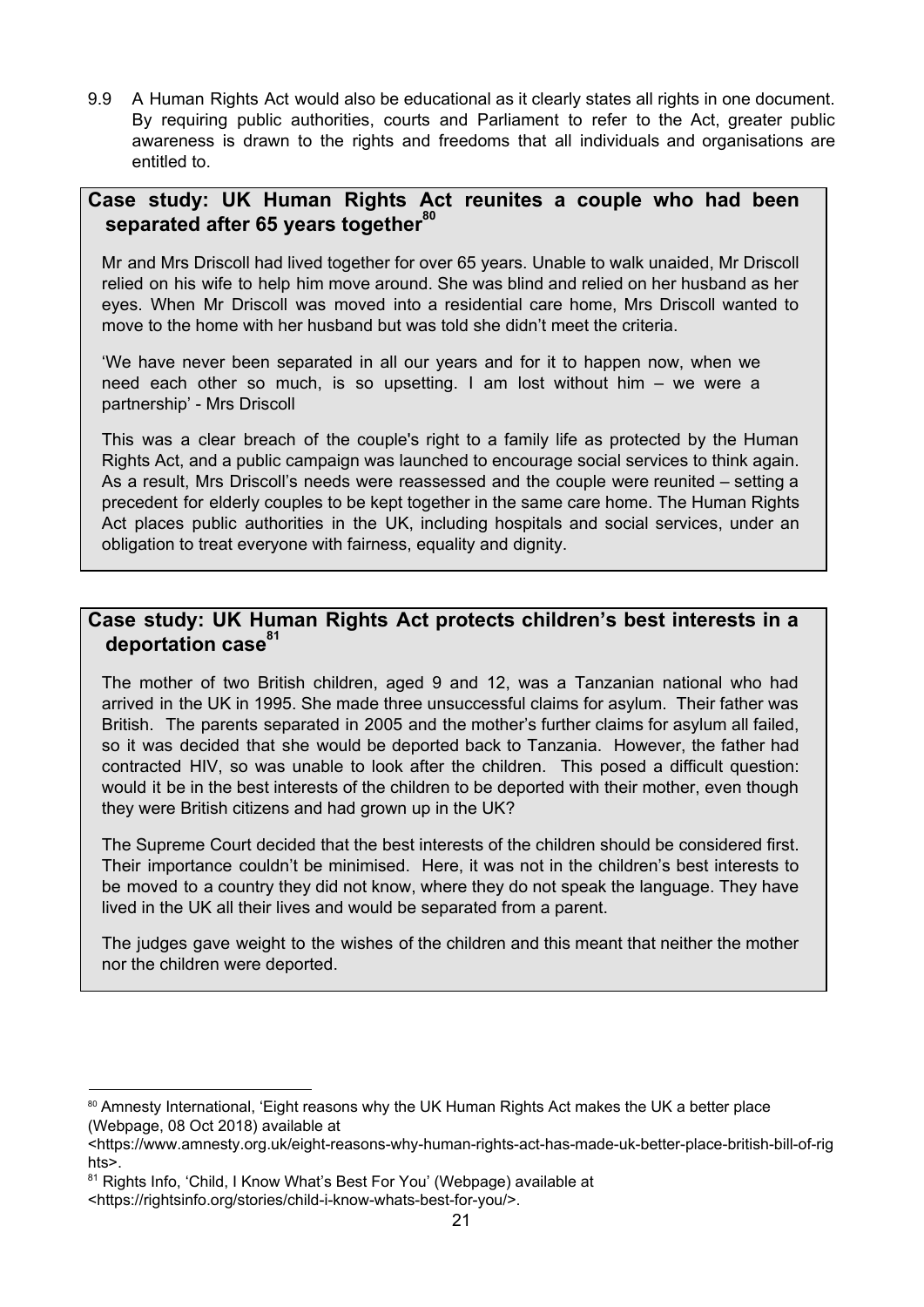# **Case study: UK Human Rights Act enabled journalists to interview prisoners 82**

Ian Simms and Michael O'Brien were convicted of separate murders. They persistently protested their innocence. They ran out of options in the courts and decided to try and get a journalist to investigate, so they could tell their side of the story. However, the prison refused to let them speak to a journalist.

Simms and O'Brien took the prison to court, saying that the ability of the prison to refuse to allow journalists to visit and interview prisoners was in breach of their freedom of speech. The court agreed with them, saying that journalists should be able to interview prisoners as a way of making sure there were no miscarriages of justice. The judge said that freedom of speech was necessary in the 'exposure of errors' of the criminal justice system. The case is famous because the court said that if the state wants to interfere with fundamental rights, like free speech, it has to do so clearly and explicitly. "Fundamental rights", said Lord Hoffmann, "cannot be overridden by general or ambiguous words".

After this case, prison policy in the UK was changed. Journalists are now allowed to interview prisoners so that they can help them investigate and challenge any miscarriages of justice. Meanwhile, O'Brien was released and exonerated of murder. Simms, however, was not. He remains in prison.

# **10. Parliamentary Scrutiny of Human Rights**

- 10.1 The Parliamentary Joint Committee on Human Rights is established by the *Human Rights (Parliamentary Scrutiny) Act* 2011. The Committee's main function is to examine all bills and legislative instruments for compatibility with human rights, and to report to both Houses of Parliament on its findings.<sup>83</sup> Human rights considered by the Parliamentary Joint Committee on Human Rights are defined as the seven core human rights treaties to which Australia is a party<sup>84</sup>:
	- International Covenant on Civil and Political Rights
	- International Covenant on Economic, Social and Cultural Rights
	- International Convention on the Elimination of All Forms of Racial Discrimination
	- Convention on the Elimination of All Forms of Discrimination against Women
	- Convention against Torture and Other Cruel, Inhuman or Degrading Treatment or Punishment
	- Convention on the Rights of the Child
	- Convention on the Rights of Persons with Disabilities

The right to freedom of religion, and associated rights as outlined in Section 2, are therefore within the scope for scrutiny by the Committee.

<sup>82</sup> Rights Info, 'Screaming To An Empty Room' (Webpage) available at

<sup>&</sup>lt;https://rightsinfo.org/stories/screaming-to-an-empty-room/>.

<sup>83</sup> Human Rights (Parliamentary Scrutiny) Act 2011, s7.

<sup>84</sup> Human Rights (Parliamentary Scrutiny) Act 2011, s3(1).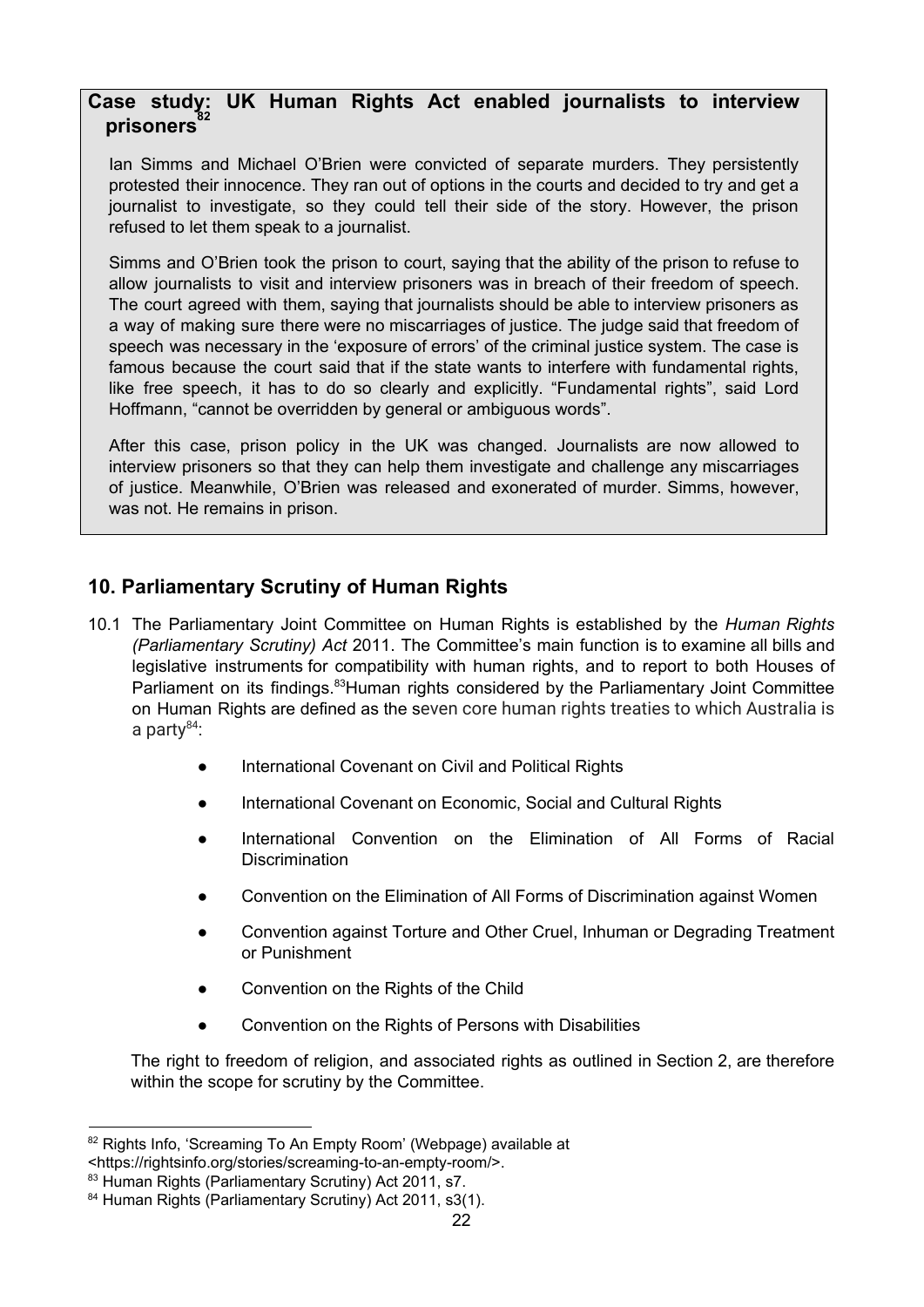- 10.2 The Committee seeks to determine 'whether any identified limitation of a human right is justifiable' by considering whether there are less restrictive ways to achieve the policy objective, whether there are effective safeguards and controls over the measure, and the extent of the interference with a right.<sup>85</sup>
- 10.3 Members of Parliament who proposes to introduce a bill into Parliament must prepare a 'statement of compatibility<sup>86</sup>, which includes an assessment of whether the bill is compatible with human rights.<sup>87</sup>
- 10.4 If the Committee is not satisfied with the human rights compatibility of a bill, it will write to the relevant Minister seeking further detail. The Committee also has the power to request a briefing, call for written submissions, hold public hearings and call for witnesses.<sup>88</sup>
- 10.5 Since January 2013, the Committee has identified over 80 statements of compatibility that did not meet its expectations. 89
- 10.6 The Committee has emphasised the need to include, in statements of compatibility, a detailed and evidence-based assessment of proposed provisions that interfere with rights. $90$

**Recommendation:** The Australian Government amend the *Human Rights (Parliamentary Scrutiny) Act 2011* to stipulate what must be included in statements of compatibility including a detailed and evidence-based assessment of proposed provisions that interfere with rights.

10.7 Statements of compatibility are also required in New Zealand, the UK, ACT and Victoria. In the ACT and New Zealand, the Attorney-General prepares the statement of compatibility. In Victoria and the United Kingdom, as in the Commonwealth, it is the Minister or the sponsor of the bill who prepares the statement of compatibility.<sup>91</sup> The Law Council of Australia suggests a centralised, independent statutory body, such as the Australian Human Rights Council, should prepare the statements.<sup>92</sup>

**Recommendation:** The Australian Government reconsiders Part 3 of the *Human Rights (Parliamentary Scrutiny) Act 2011* in respect to who, or what agency, has responsibility for drafting statements of compatibility, with the purpose of improving the quality of the statements.

10.8 A failure to submit a statement of compatibility with human rights does not affect the validity, operation or enforcement of the Act.<sup>93</sup>

Commonwealth Laws, 3. Scrutiny Mechanisms, 3.69, available at:

[https://www.alrc.gov.au/publications/efficacy-scrutiny-and-review-mechanisms-0#\\_ftn107.](https://www.alrc.gov.au/publications/efficacy-scrutiny-and-review-mechanisms-0#_ftn107)

<sup>85</sup> Parliamentary Joint Committee on Human Rights, 'Drafting Statements of Compatibility' (Guidance Note No 1, Parliament of Australia, 2014) pp 2–3.

<sup>86</sup> Human Rights (Parliamentary Scrutiny) Act 2011, s8(1).

<sup>87</sup> Human Rights (Parliamentary Scrutiny) Act 2011, s8(3).

<sup>88</sup> Commonwealth, Parliamentary Debates, House of Representatives, 20 June 2012, 7177 (Harry Jenkins). 89 Australian Law Reform Commission, Report 129: Traditional Rights and Freedoms - Encroachments by

<sup>90</sup> Parliamentary Joint Committee on Human Rights, 'Drafting Statements of Compatibility' (Guidance Note No 1, Parliament of Australia, 2014), 1.

<sup>91</sup> Report 129: Traditional Rights and Freedoms - Encroachments by Commonwealth Laws, 3. Scrutiny Mechanisms, 3.74.

 $92$  Report 129: Traditional Rights and Freedoms - Encroachments by Commonwealth Laws, 3. Scrutiny Mechanisms, 3.75.

<sup>93</sup> Human Rights (Parliamentary Scrutiny) Act 2011, s8(5).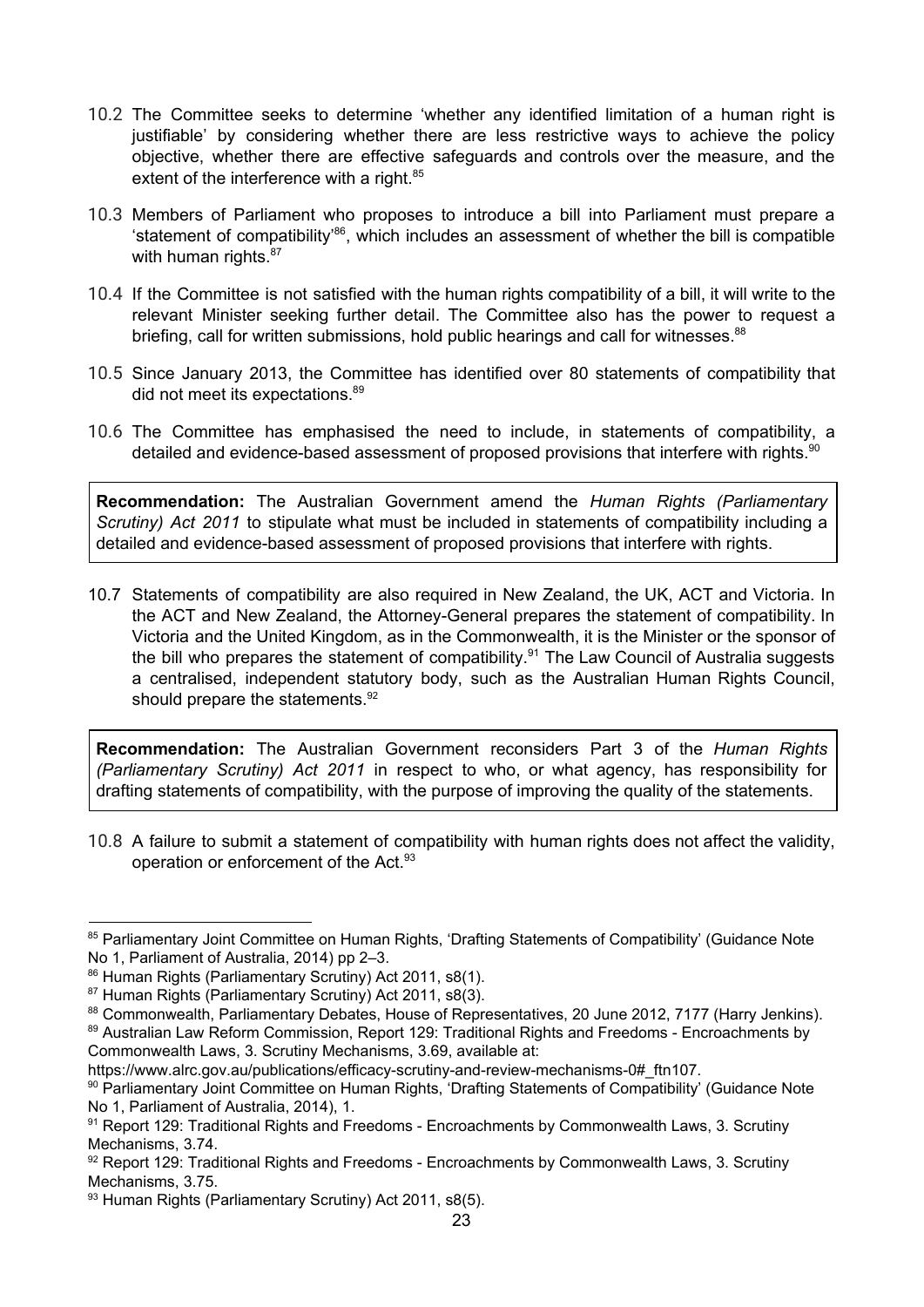- 10.9 Time constraints are a major barrier to effective human rights scrutiny of legislation. Parliamentarians have identified that 'the main thing that would make parliamentary scrutiny more effective is more time'. 94
- 10.10 Bills may pass into legislation with little or no consideration of the committees' reports. Since 2011, over fifty bills have passed before the Committee had completed its review.<sup>95</sup>

**Recommendation:** The Australian Government consider amending parliamentary procedures to allow for more time for scrutiny of legislation, including by legislating that outside of a 'clearly defined emergency', a bill should not be passed unless the Committee has considered the bill, the relevant Minister has responded to questions raised, and the parliament has had the opportunity to read and debate the recommendations made in any relevant report.

10.11 Professor George Williams noted that 'there is little or no evidence that [the reports of the Human Rights Committee] have had a significant impact in preventing or dissuading parliaments from enacting laws that infringe basic democratic rights'.<sup>96</sup> A review of bills before the Commonwealth Parliament in the three year period from 2001 to 2003 found that, of the sixty-three Bills considered to burden human rights, forty-three (or approximately 68%) were enacted.<sup>97</sup>

**Recommendation:** The Australian Government amend the Standing Orders of the House of Representatives and the Senate to require all bills that receive feedback from the Human Rights Committee that the bill, as it stands, interferes with human rights, be referred for review by a legislation or general purpose committee.

10.12 Only the Commonwealth, Victoria and Australian Capital Territory have human rights scrutiny committees active in their legislatures.

**Recommendation:** The New South Wales, Tasmanian, South Australian, Western Australian, Northern Territory and Queensland Governments begin a process to legislate the creation of parliamentary committees that scrutinise all bills and legislative instruments, for compatibility with human rights, in their respective jurisdictions.

<sup>94</sup> Carolyn Evans and Simon Evans, 'Messages from the Front Line: Parliamentarians' Perspectives of Rights Protection' in Tom Campbell, KD Ewing and Adam Tomkins (eds), The Legal Protection of Human Rights: Sceptical Essays (Oxford University Press, 2011) 329, 342.

<sup>95</sup> Report 129: Traditional Rights and Freedoms - Encroachments by Commonwealth Laws, 3. Scrutiny Mechanisms, 3.79.

<sup>96</sup> Report 129: Traditional Rights and Freedoms - Encroachments by Commonwealth Laws, 3. Scrutiny Mechanisms, 3.83.

<sup>97</sup> Carolyn Evans and Simon Evans, 'Australian Parliaments and the Protection of Human Rights' in National Parliament, National Symbols: Lectures in the Senate Occasional Lecture Series 2006–2007 (Department of the Senate, 2007) figure 1.